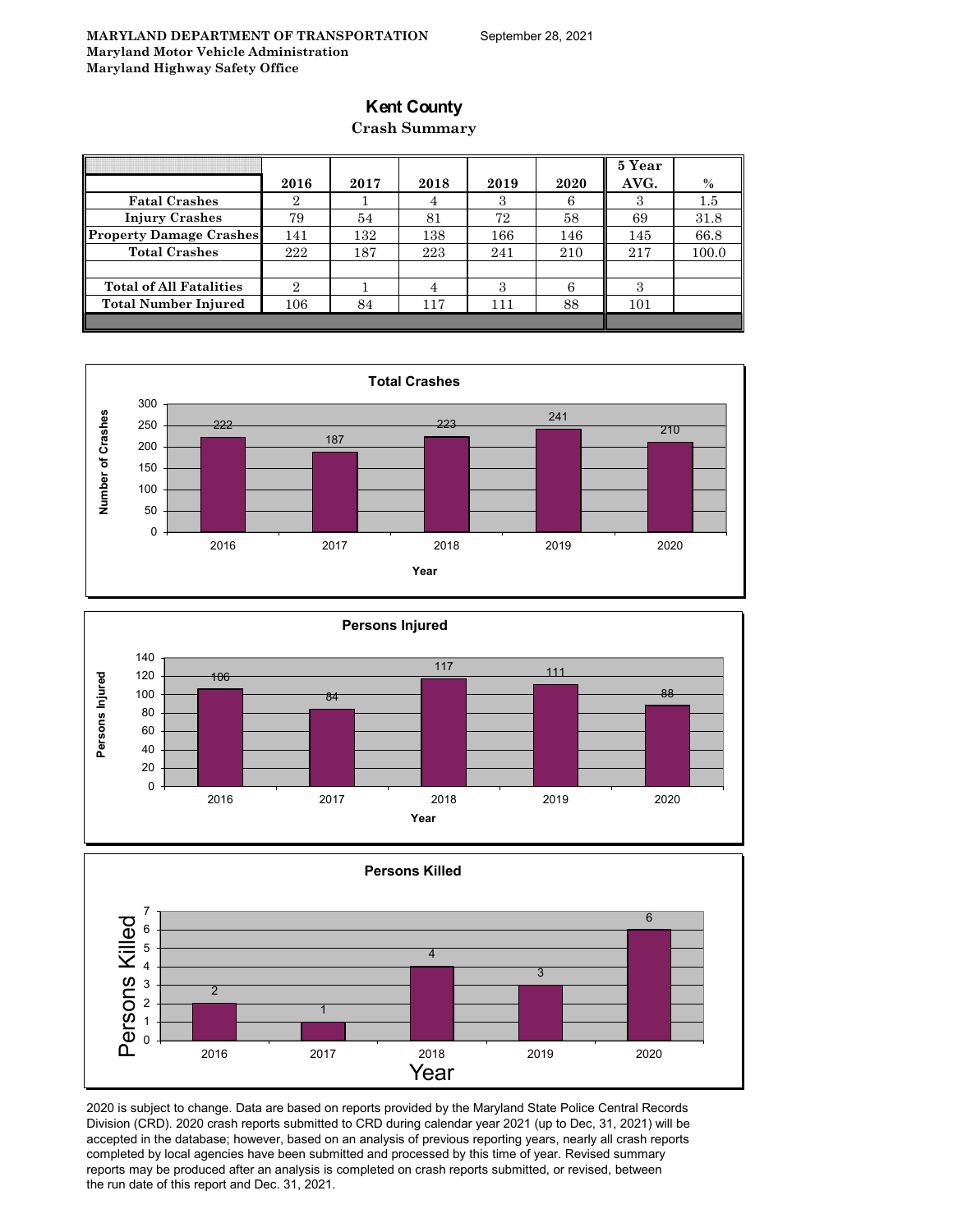| <b>Route Type</b>      | 2016             | 2017             | 2018              | 2019             | 2020             | AVG.             | $\%$      |
|------------------------|------------------|------------------|-------------------|------------------|------------------|------------------|-----------|
| <b>IS</b>              | $\boldsymbol{0}$ | $\overline{0}$   | $\overline{0}$    | $\overline{0}$   | $\theta$         | $\overline{0}$   | 0.0       |
| <b>US</b>              | 14               | 15               | 18                | 11               | 22               | 16               | 7.4       |
| <b>MD</b>              | 146              | 120              | 146               | 165              | 143              | 144              | 66.5      |
| $\bf CO$               | 28               | 24               | 37                | 26               | $30\,$           | 29               | 13.4      |
| MU                     | 11               | 18               | 14                | 21               | 11               | 15               | 6.9       |
| GV                     | $\overline{0}$   | $\mathbf{0}$     | $\boldsymbol{0}$  | $\mathbf{0}$     | $\overline{0}$   | $\mathbf{0}$     | 0.0       |
| SR                     | $\boldsymbol{0}$ | $\boldsymbol{0}$ | $\boldsymbol{0}$  | $\boldsymbol{0}$ | $\overline{0}$   | $\mathbf{0}$     | 0.0       |
| <b>OP</b>              | $\overline{0}$   | $\mathbf{1}$     | $\boldsymbol{0}$  | $\mathbf{1}$     | $\overline{0}$   | $\overline{0}$   | 0.2       |
| Balto. City CY         | $\overline{0}$   | $\boldsymbol{0}$ | $\boldsymbol{0}$  | $\boldsymbol{0}$ | $\boldsymbol{0}$ | $\boldsymbol{0}$ | 0.0       |
| <b>Parking Lots</b>    | 11               | $\overline{4}$   | $\scriptstyle{7}$ | 11               | $\sqrt{2}$       | $\overline{7}$   | $\rm 3.2$ |
| Unknown                | 12               | $\bf 5$          | $\mathbf{1}$      | $\,6\,$          | $\sqrt{2}$       | $\bf 5$          | 2.4       |
| <b>Total Crashes</b>   | 222              | 187              | 223               | 241              | 210              | 217              | 100.0     |
|                        |                  |                  |                   |                  |                  |                  |           |
|                        |                  |                  |                   |                  |                  |                  |           |
| <b>Route Type</b>      | 2016             | 2017             | 2018              | 2019             | 2020             | AVG.             | $\%$      |
| <b>IS</b>              | $\overline{0}$   | $\theta$         | $\mathbf{0}$      | $\overline{0}$   | $\overline{0}$   | $\overline{0}$   | 0.0       |
| <b>US</b>              | $\bf 5$          | $\boldsymbol{3}$ | $\boldsymbol{3}$  | $\overline{5}$   | $\boldsymbol{3}$ | $\sqrt{4}$       | $5.5\,$   |
| MD                     | $52\,$           | 42               | $55\,$            | 50               | $42\,$           | 48               | 70.1      |
| $\bf CO$               | $\sqrt{ }$       | $\sqrt{2}$       | 12                | $\bf 5$          | 10               | $\sqrt{ }$       | 10.5      |
| MU                     | $\overline{2}$   | $\,6\,$          | $\sqrt{ }$        | 8                | $\sqrt{3}$       | $\bf 5$          | 7.6       |
| GV                     | $\overline{0}$   | $\mathbf{0}$     | $\mathbf{0}$      | $\boldsymbol{0}$ | $\mathbf{0}$     | $\boldsymbol{0}$ | 0.0       |
| SR                     | $\overline{0}$   | $\boldsymbol{0}$ | $\boldsymbol{0}$  | $\overline{0}$   | $\overline{0}$   | $\boldsymbol{0}$ | 0.0       |
| <b>OP</b>              | $\overline{0}$   | $\mathbf{1}$     | $\boldsymbol{0}$  | $\boldsymbol{0}$ | $\boldsymbol{0}$ | $\mathbf{0}$     | 0.3       |
| Balto. City CY         | $\boldsymbol{0}$ | $\boldsymbol{0}$ | $\boldsymbol{0}$  | $\boldsymbol{0}$ | $\boldsymbol{0}$ | $\mathbf{0}$     | 0.0       |
| <b>Parking Lots</b>    | $\overline{7}$   | $\boldsymbol{0}$ | $\,3$             | $\,3$            | $\overline{0}$   | $\sqrt{3}$       | 3.8       |
| Unknown                | $\,6\,$          | $\mathbf{0}$     | $\mathbf{1}$      | $\mathbf{1}$     | $\boldsymbol{0}$ | $\sqrt{2}$       | 2.3       |
| <b>Injury Crashes</b>  | 79               | 54               | 81                | 72               | 58               | 69               | 100.0     |
|                        |                  |                  |                   |                  |                  |                  |           |
|                        |                  |                  |                   |                  |                  |                  |           |
| <b>Route Type</b>      | 2016             | 2017             | 2018              | 2019             | 2020             | AVG.             | $\%$      |
| <b>IS</b>              | $\boldsymbol{0}$ | $\mathbf{0}$     | $\boldsymbol{0}$  | $\mathbf{0}$     | $\mathbf{0}$     | $\boldsymbol{0}$ | 0.0       |
| <b>US</b>              | $\boldsymbol{0}$ | $\boldsymbol{0}$ | $\boldsymbol{0}$  | $\boldsymbol{0}$ | $\boldsymbol{0}$ | $\boldsymbol{0}$ | 0.0       |
| <b>MD</b>              | $\sqrt{2}$       | $\,1\,$          | $\,3\,$           | $\,3$            | $\bf 5$          | $\,3$            | $87.5\,$  |
| $\bf{CO}$              | $\overline{0}$   | $\mathbf{0}$     | $\overline{0}$    | $\overline{0}$   | $\mathbf{1}$     | $\overline{0}$   | $6.3\,$   |
| MU                     | $\boldsymbol{0}$ | $\boldsymbol{0}$ | $\,1\,$           | $\boldsymbol{0}$ | $\boldsymbol{0}$ | $\boldsymbol{0}$ | $6.3\,$   |
| $\mathbf{G}\mathbf{V}$ | $\boldsymbol{0}$ | $\boldsymbol{0}$ | $\boldsymbol{0}$  | $\boldsymbol{0}$ | $\mathbf{0}$     | $\boldsymbol{0}$ | $0.0\,$   |
| $\mathbf{SR}$          | $\boldsymbol{0}$ | $\boldsymbol{0}$ | $\boldsymbol{0}$  | $\boldsymbol{0}$ | $\boldsymbol{0}$ | $\boldsymbol{0}$ | $0.0\,$   |
| <b>OP</b>              | $\boldsymbol{0}$ | $\boldsymbol{0}$ | $\boldsymbol{0}$  | $\boldsymbol{0}$ | $\boldsymbol{0}$ | $\boldsymbol{0}$ | $0.0\,$   |
| Balto. City CY         | $\boldsymbol{0}$ | $\boldsymbol{0}$ | $\boldsymbol{0}$  | $\boldsymbol{0}$ | $\boldsymbol{0}$ | $\boldsymbol{0}$ | 0.0       |
| <b>Parking Lots</b>    | $\boldsymbol{0}$ | $\boldsymbol{0}$ | $\boldsymbol{0}$  | $\boldsymbol{0}$ | $\boldsymbol{0}$ | $\boldsymbol{0}$ | $0.0\,$   |
| Unknown                | $\boldsymbol{0}$ | $\boldsymbol{0}$ | $\boldsymbol{0}$  | $\boldsymbol{0}$ | $\boldsymbol{0}$ | $\boldsymbol{0}$ | 0.0       |
|                        |                  |                  |                   |                  |                  |                  |           |
| <b>Fatal Crashes</b>   | $\,2$            | $\,1\,$          | $\,4\,$           | $\,3$            | $\,6\,$          | $\sqrt{3}$       | $100.0\,$ |

# **Kent County**

**Route Type**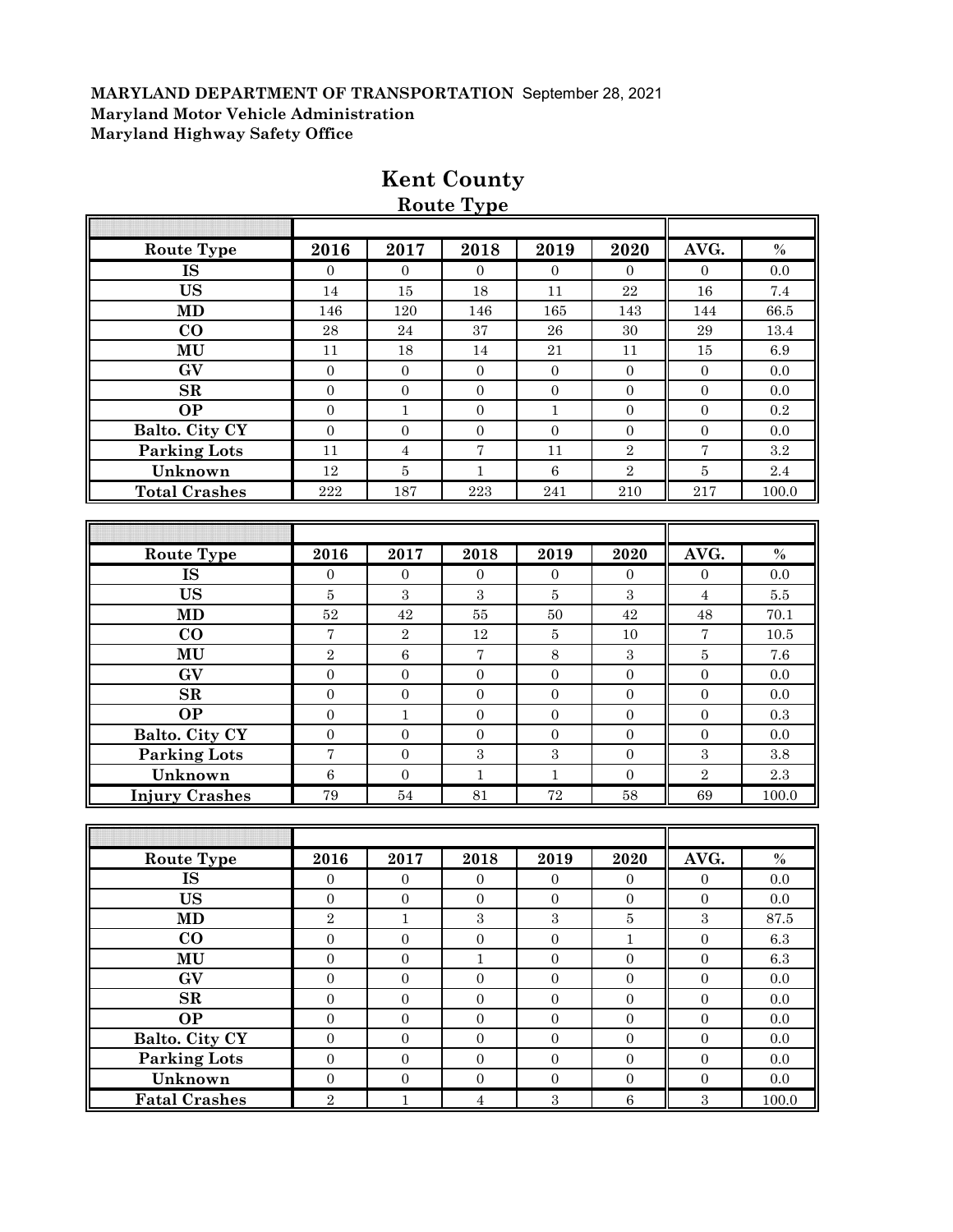#### **Kent County**

|                                         |                      |                  | County               |                      |                      |                      |              |
|-----------------------------------------|----------------------|------------------|----------------------|----------------------|----------------------|----------------------|--------------|
|                                         |                      |                  |                      |                      |                      |                      |              |
| County                                  | 2016                 | 2017             | 2018                 | 2019                 | 2020                 | AVG.                 | $\%$         |
| Allegany                                | $\Omega$             | $\Omega$         | $\theta$             | $\Omega$             | $\Omega$             | 0                    | 0.0          |
| Anne Arundel                            | $\overline{0}$       | $\overline{0}$   | $\overline{0}$       | $\mathbf{0}$         | $\overline{0}$       | $\mathbf{0}$         | 0.0          |
| <b>Baltimore</b>                        | $\mathbf{0}$         | $\overline{0}$   | $\overline{0}$       | $\overline{0}$       | $\overline{0}$       | $\overline{0}$       | 0.0          |
| Calvert                                 | $\overline{0}$       | $\overline{0}$   | $\overline{0}$       | $\overline{0}$       | $\overline{0}$       | $\overline{0}$       | 0.0          |
| Caroline                                | $\theta$             | $\theta$         | $\theta$             | $\theta$             | $\Omega$             | $\theta$             | 0.0          |
| Carroll                                 | $\mathbf{0}$         | $\mathbf{0}$     | $\overline{0}$       | $\mathbf{0}$         | $\mathbf{0}$         | $\mathbf{0}$         | 0.0          |
| Cecil                                   | $\overline{0}$       | $\overline{0}$   | $\overline{0}$       | $\mathbf{0}$         | $\overline{0}$       | $\overline{0}$       | 0.0          |
| Charles                                 | $\theta$             | $\theta$         | $\theta$             | $\theta$             | $\theta$             | $\theta$             | 0.0          |
| Dorchester                              | $\boldsymbol{0}$     | $\mathbf{0}$     | $\mathbf{0}$         | $\mathbf{0}$         | $\mathbf{0}$         | $\boldsymbol{0}$     | 0.0          |
| Frederick                               | $\mathbf{0}$         | $\mathbf{0}$     | 0                    | $\mathbf{0}$         | $\mathbf{0}$         | $\boldsymbol{0}$     | 0.0          |
| Garrett                                 | $\overline{0}$       | $\overline{0}$   | $\overline{0}$       | $\overline{0}$       | $\overline{0}$       | $\overline{0}$       | 0.0          |
| Harford                                 | $\overline{0}$       | $\Omega$         | $\overline{0}$       | $\theta$             | $\mathbf{0}$         | $\overline{0}$       | 0.0          |
| Howard                                  | $\mathbf{0}$         | $\mathbf{0}$     | $\boldsymbol{0}$     | $\boldsymbol{0}$     | $\mathbf{0}$         | $\mathbf{0}$         | 0.0          |
| Kent                                    | 222                  | 187              | 223                  | 241                  | 210                  | 217                  | 100.0        |
| Montgomery                              | 0                    | $\overline{0}$   | 0                    | 0                    | $\mathbf{0}$         | $\mathbf{0}$         | $_{0.0}$     |
| Prince George's                         | $\boldsymbol{0}$     | $\Omega$         | $\theta$             | $\boldsymbol{0}$     | $\boldsymbol{0}$     | $\Omega$             | 0.0          |
| Queen Anne's                            | $\boldsymbol{0}$     | $\boldsymbol{0}$ | $\mathbf{0}$         | $\mathbf{0}$         | $\mathbf{0}$         | $\boldsymbol{0}$     | 0.0          |
| St. Mary's                              | $\overline{0}$       | $\overline{0}$   | $\overline{0}$       | $\overline{0}$       | $\overline{0}$       | $\overline{0}$       | 0.0          |
| Somerset                                | $\overline{0}$       | $\theta$         | $\overline{0}$       | $\overline{0}$       | $\theta$             | $\overline{0}$       | 0.0          |
| Talbot                                  | $\boldsymbol{0}$     | $\mathbf{0}$     | $\theta$             | $\mathbf{0}$         | $\mathbf{0}$         | $\boldsymbol{0}$     | $_{0.0}$     |
| Washington                              | $\overline{0}$       | $\overline{0}$   | $\mathbf{0}$         | $\overline{0}$       | $\mathbf{0}$         | $\boldsymbol{0}$     | 0.0          |
| Wicomico                                | $\overline{0}$       | $\overline{0}$   | $\overline{0}$       | $\overline{0}$       | $\overline{0}$       | $\overline{0}$       | 0.0          |
| Worcester                               | $\overline{0}$       | $\overline{0}$   | $\theta$             | $\overline{0}$       | $\theta$             | $\theta$             | 0.0          |
| <b>Baltimore City</b>                   | $\boldsymbol{0}$     | $\mathbf{0}$     | $\mathbf{0}$         | 0                    | $\mathbf{0}$         | $\boldsymbol{0}$     | 0.0          |
| <b>Total Crashes</b>                    | 222                  | 187              | 223                  | 241                  | 210                  | 217                  | 100.0        |
|                                         |                      |                  |                      |                      |                      |                      |              |
|                                         |                      |                  |                      |                      |                      |                      |              |
|                                         |                      |                  |                      |                      |                      |                      |              |
| County                                  | 2016                 | 2017             | 2018                 | 2019                 | 2020                 | AVG.                 | $\%$         |
| Allegany                                | $\overline{0}$       | $\overline{0}$   | $\overline{0}$       | $\overline{0}$       | $\overline{0}$       | $\overline{0}$       | 0.0          |
| Anne Arundel                            | $\theta$             | $\Omega$         | $\theta$             | $\theta$             | $\Omega$             | $\theta$             | 0.0          |
| <b>Baltimore</b>                        | $\boldsymbol{0}$     | $\overline{0}$   | $\overline{0}$       | $\overline{0}$       | $\overline{0}$       | $\overline{0}$       | 0.0          |
| Calvert                                 | $\boldsymbol{0}$     | $\boldsymbol{0}$ | $\mathbf{0}$         | $\boldsymbol{0}$     | $\boldsymbol{0}$     | $\mathbf{0}$         | 0.0          |
| Caroline                                | $\overline{0}$       | $\overline{0}$   | $\overline{0}$       | $\overline{0}$       | $\overline{0}$       | $\overline{0}$       | 0.0          |
| Carroll                                 | $\overline{0}$       | $\theta$         | $\theta$             | $\theta$             | $\theta$             | $\theta$             | 0.0          |
| Cecil                                   | $\mathbf{0}$         | $\mathbf{0}$     | $\overline{0}$       | $\mathbf{0}$         | $\mathbf{0}$         | $\mathbf{0}$         | 0.0          |
| Charles                                 | $\overline{0}$       | $\overline{0}$   | $\mathbf{0}$         | $\mathbf{0}$         | $\overline{0}$       | $\boldsymbol{0}$     | 0.0          |
| Dorchester                              | $\overline{0}$       | $\overline{0}$   | $\overline{0}$       | $\overline{0}$       | $\overline{0}$       | $\overline{0}$       | $_{0.0}$     |
| Frederick                               | $\boldsymbol{0}$     | $\mathbf{0}$     | $\overline{0}$       | $\mathbf{0}$         | $\mathbf{0}$         | $\overline{0}$       | 0.0          |
| Garrett                                 | $\boldsymbol{0}$     | $\mathbf{0}$     | $\mathbf{0}$         | $\mathbf{0}$         | $\mathbf{0}$         | $\boldsymbol{0}$     | 0.0          |
| Harford                                 | $\overline{0}$       | $\overline{0}$   | $\overline{0}$       | $\overline{0}$       | $\overline{0}$       | $\overline{0}$       | 0.0          |
| Howard                                  | $\theta$             | $\theta$         | $\theta$             | $\Omega$             | $\Omega$             | $\Omega$             | 0.0          |
| Kent                                    | 79                   | 54               | 81                   | 72                   | 58                   | 69                   | 100.0        |
| Montgomery                              | $\mathbf{0}$         | $\boldsymbol{0}$ | $\overline{0}$       | $\boldsymbol{0}$     | $\boldsymbol{0}$     | $\overline{0}$       | 0.0          |
| Prince George's                         | $\overline{0}$       | $\overline{0}$   | $\overline{0}$       | $\overline{0}$       | $\overline{0}$       | $\overline{0}$       | 0.0          |
| Queen Anne's                            | $\overline{0}$       | $\theta$         | $\theta$             | $\overline{0}$       | $\overline{0}$       | $\theta$             | 0.0          |
| St. Mary's                              | $\mathbf{0}$         | $\mathbf{0}$     | $\overline{0}$       | $\mathbf{0}$         | $\mathbf{0}$         | $\mathbf{0}$         | 0.0          |
| Somerset                                | $\overline{0}$       | $\overline{0}$   | $\mathbf{0}$         | $\mathbf{0}$         | $\mathbf{0}$         | $\overline{0}$       | 0.0          |
| Talbot                                  | $\theta$             | $\theta$         | $\overline{0}$       | $\theta$             | $\theta$             | $\overline{0}$       | 0.0          |
| Washington                              | $\boldsymbol{0}$     | $\mathbf{0}$     | $\mathbf{0}$         | $\mathbf{0}$         | $\mathbf{0}$         | $\boldsymbol{0}$     | $_{0.0}$     |
| Wicomico                                | $\mathbf{0}$         | $\overline{0}$   | $\overline{0}$       | $\mathbf{0}$         | $\overline{0}$       | $\overline{0}$       | 0.0          |
| Worcester                               | $\overline{0}$       | $\overline{0}$   | $\overline{0}$       | $\overline{0}$       | $\overline{0}$       | $\overline{0}$       | 0.0          |
| <b>Baltimore City</b><br>Injury Crashes | $\overline{0}$<br>79 | $\theta$<br>54   | $\overline{0}$<br>81 | $\overline{0}$<br>72 | $\overline{0}$<br>58 | $\overline{0}$<br>69 | 0.0<br>100.0 |

| County                | 2016           | 2017         | 2018           | 2019           | 2020           | AVG.           | $\%$  |
|-----------------------|----------------|--------------|----------------|----------------|----------------|----------------|-------|
| Allegany              | $\overline{0}$ | $\Omega$     | $\Omega$       | $\overline{0}$ | $\overline{0}$ | $\mathbf{0}$   | 0.0   |
| Anne Arundel          | $\theta$       | $\theta$     | $\theta$       | $\theta$       | $\theta$       | $\theta$       | 0.0   |
| <b>Baltimore</b>      | $\overline{0}$ | $\theta$     | $\theta$       | $\theta$       | $\overline{0}$ | $\overline{0}$ | 0.0   |
| Calvert               | $\overline{0}$ | $\Omega$     | $\Omega$       | $\Omega$       | $\overline{0}$ | $\mathbf{0}$   | 0.0   |
| Caroline              | $\theta$       | $\theta$     | $\theta$       | $\theta$       | $\theta$       | $\theta$       | 0.0   |
| Carroll               | $\overline{0}$ | $\theta$     | $\Omega$       | $\Omega$       | $\theta$       | $\overline{0}$ | 0.0   |
| Cecil                 | $\overline{0}$ | $\theta$     | $\theta$       | $\theta$       | $\theta$       | $\overline{0}$ | 0.0   |
| <b>Charles</b>        | $\overline{0}$ | $\theta$     | $\theta$       | $\Omega$       | $\theta$       | $\theta$       | 0.0   |
| Dorchester            | $\theta$       | $\theta$     | $\theta$       | $\theta$       | $\theta$       | $\theta$       | 0.0   |
| Frederick             | $\overline{0}$ | $\theta$     | $\Omega$       | $\Omega$       | $\theta$       | $\theta$       | 0.0   |
| Garrett               | $\overline{0}$ | $\theta$     | $\theta$       | $\theta$       | $\theta$       | $\theta$       | 0.0   |
| Harford               | $\overline{0}$ | $\theta$     | $\theta$       | $\Omega$       | $\theta$       | $\overline{0}$ | 0.0   |
| Howard                | $\theta$       | $\theta$     | $\theta$       | $\theta$       | $\theta$       | $\theta$       | 0.0   |
| Kent                  | $\overline{2}$ | $\mathbf{1}$ | $\overline{4}$ | 3              | 6              | 3              | 100.0 |
| Montgomery            | $\theta$       | $\theta$     | $\theta$       | $\theta$       | $\theta$       | $\theta$       | 0.0   |
| Prince George's       | $\theta$       | $\theta$     | $\theta$       | $\theta$       | $\theta$       | $\theta$       | 0.0   |
| Queen Anne's          | $\theta$       | $\theta$     | $\theta$       | $\theta$       | $\theta$       | $\theta$       | 0.0   |
| St. Mary's            | $\overline{0}$ | $\theta$     | $\theta$       | $\theta$       | $\theta$       | $\overline{0}$ | 0.0   |
| <b>Somerset</b>       | $\theta$       | $\Omega$     | $\Omega$       | $\Omega$       | $\theta$       | $\theta$       | 0.0   |
| Talbot                | $\overline{0}$ | $\theta$     | $\theta$       | $\Omega$       | $\theta$       | $\overline{0}$ | 0.0   |
| Washington            | $\theta$       | $\Omega$     | $\Omega$       | $\Omega$       | $\theta$       | $\theta$       | 0.0   |
| Wicomico              | $\overline{0}$ | $\Omega$     | $\Omega$       | $\Omega$       | $\Omega$       | $\Omega$       | 0.0   |
| Worcester             | $\theta$       | $\theta$     | $\theta$       | $\Omega$       | $\theta$       | $\Omega$       | 0.0   |
| <b>Baltimore City</b> | $\theta$       | $\theta$     | $\theta$       | $\Omega$       | $\theta$       | $\theta$       | 0.0   |
| <b>Fatal Crashes</b>  | $\overline{2}$ | 1            | $\overline{4}$ | 3              | 6              | 3              | 100.0 |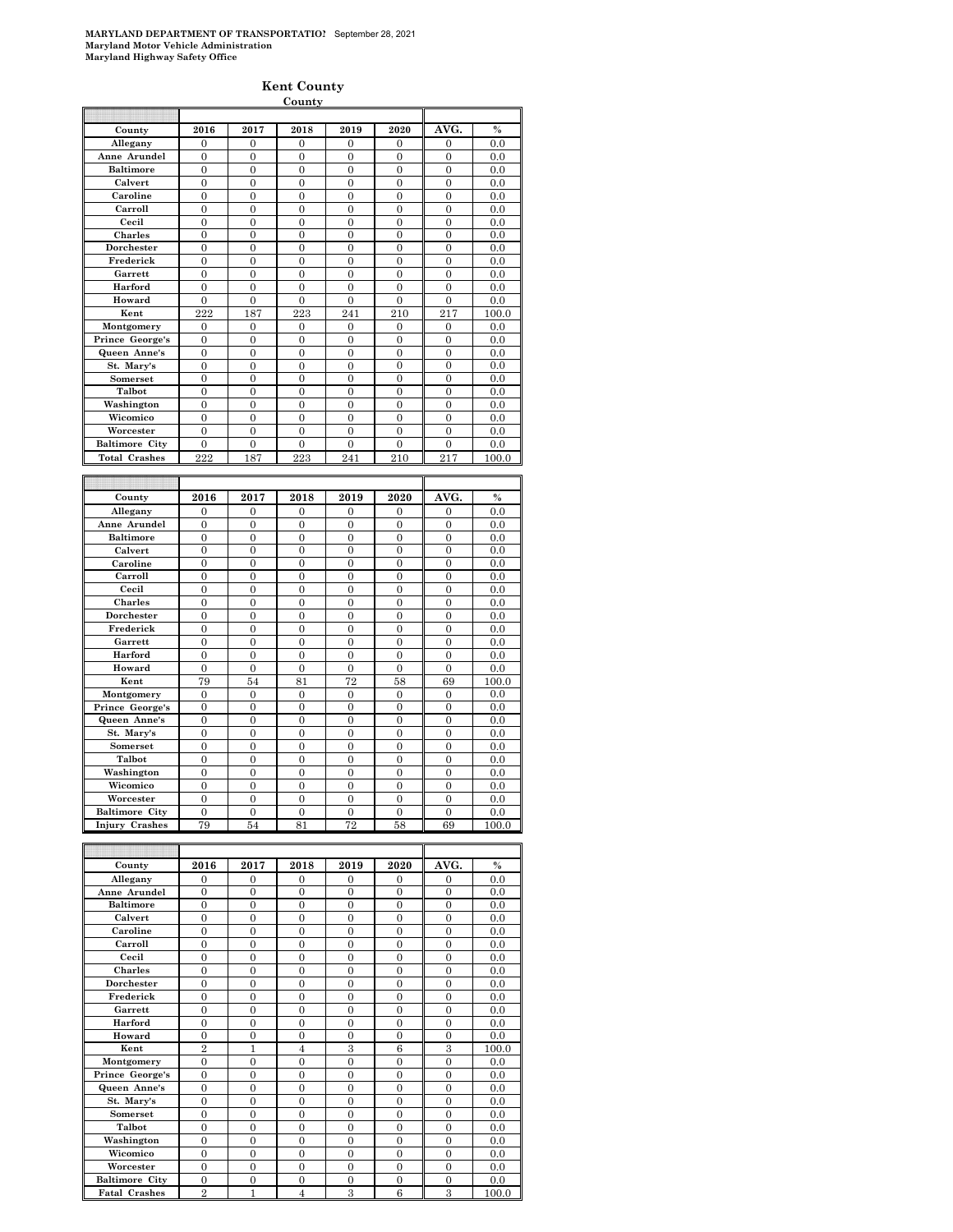| Month                 | 2016             | 2017             | 2018             | 2019             | 2020             | AVG.             | $\%$    |
|-----------------------|------------------|------------------|------------------|------------------|------------------|------------------|---------|
| January               | 15               | 11               | 22               | 19               | 15               | 16               | 7.6     |
| February              | 20               | 9                | 24               | 15               | 10               | 16               | 7.2     |
| March                 | 8                | 9                | 21               | 19               | 12               | 14               | 6.4     |
| April                 | 22               | 10               | 12               | 15               | 10               | 14               | 6.4     |
| May                   | 17               | 17               | 16               | 24               | 16               | 18               | 8.3     |
| June                  | 17               | 17               | 10               | 23               | 14               | 16               | $7.5\,$ |
| July                  | 20               | 14               | 19               | 13               | 15               | 16               | 7.5     |
| August                | 25               | 17               | 18               | 12               | 26               | 20               | 9.0     |
| September             | $\overline{17}$  | 14               | 15               | 18               | $25\,$           | 18               | 8.2     |
| October               | 22               | 25               | 25               | 26               | 26               | 25               | 11.4    |
| <b>November</b>       | 16               | 25               | 28               | 31               | 25               | 25               | 11.5    |
| December              | 23               | 19               | 13               | 26               | 16               | 19               | 9.0     |
| Unknown               | $\overline{0}$   | $\overline{0}$   | $\overline{0}$   | $\overline{0}$   | $\overline{0}$   | $\boldsymbol{0}$ | 0.0     |
| <b>Total Crashes</b>  | 222              | 187              | 223              | 241              | 210              | 217              | 100.0   |
|                       |                  |                  |                  |                  |                  |                  |         |
|                       |                  |                  |                  |                  |                  |                  |         |
| Month                 | 2016             | 2017             | 2018             | 2019             | 2020             | AVG.             | $\%$    |
| January               | 7                | 4                | 8                | $\overline{4}$   | $\overline{5}$   | $6\phantom{1}6$  | 8.1     |
| February              | 8                | $\overline{2}$   | 10               | $\,6$            | $\overline{2}$   | 6                | 8.1     |
| March                 | 3                | 3                | 6                | $\,6$            | $\overline{2}$   | $\overline{4}$   | 5.8     |
| April                 | 8                | $\overline{2}$   | $\overline{2}$   | $\bf 5$          | 3                | $\overline{4}$   | 5.8     |
| May                   | $\boldsymbol{4}$ | 6                | $\overline{7}$   | 12               | $\bf 5$          | $\overline{7}$   | 9.9     |
| June                  | $\overline{7}$   | $\overline{4}$   | $\overline{5}$   | $\boldsymbol{6}$ | $\overline{4}$   | $\bf 5$          | 7.6     |
| July                  | 8                | $\overline{4}$   | 6                | $\bf 5$          | $\bf 5$          | 6                | 8.1     |
| August                | 8                | $\bf 5$          | 6                | $\overline{2}$   | $\,6\,$          | $\bf 5$          | 7.8     |
| September             | 9                | $\overline{6}$   | $\overline{6}$   | $\overline{8}$   | $8\,$            | $\overline{7}$   | 10.8    |
| October               | $\overline{5}$   | $\overline{7}$   | 12               | $\overline{5}$   | $\overline{7}$   | $\overline{7}$   | 10.5    |
| <b>November</b>       | $\overline{5}$   | 6                | 8                | 8                | $\overline{7}$   | $\overline{7}$   | 9.9     |
| December              | $\overline{7}$   | $\overline{5}$   | $\overline{5}$   | $\overline{5}$   | $\overline{4}$   | $\overline{5}$   | 7.6     |
| Unknown               | $\overline{0}$   | $\overline{0}$   | $\overline{0}$   | $\overline{0}$   | $\overline{0}$   | $\overline{0}$   | 0.0     |
| <b>Injury Crashes</b> | 79               | 54               | 81               | 72               | 58               | 69               | 100.0   |
|                       |                  |                  |                  |                  |                  |                  |         |
|                       |                  |                  |                  |                  |                  |                  |         |
| Month                 | 2016             | 2017             | 2018             | 2019             | 2020             | AVG.             | $\%$    |
| January               | $\theta$         | $\overline{0}$   | $\boldsymbol{0}$ | $\mathbf{0}$     | $\overline{0}$   | $\mathbf{0}$     | 0.0     |
| February              | $\overline{0}$   | $\boldsymbol{0}$ | $\overline{0}$   | $\boldsymbol{0}$ | $\boldsymbol{0}$ | $\overline{0}$   | 0.0     |
| March                 | $\overline{0}$   | $\boldsymbol{0}$ | $\mathbf{1}$     | $\overline{0}$   | $\boldsymbol{0}$ | $\overline{0}$   | 6.3     |
| April                 | $\overline{0}$   | $\boldsymbol{0}$ | $\boldsymbol{0}$ | $\boldsymbol{0}$ | $\mathbf{1}$     | $\boldsymbol{0}$ | 6.3     |
| May                   | $\boldsymbol{0}$ | $\boldsymbol{0}$ | $\boldsymbol{0}$ | $\boldsymbol{0}$ | $\mathbf{1}$     | $\boldsymbol{0}$ | 6.3     |
| June                  | $\boldsymbol{0}$ | $\boldsymbol{0}$ | $\mathbf{1}$     | $\boldsymbol{0}$ | $\sqrt{2}$       | $\mathbf{1}$     | 18.8    |
| July                  | $\overline{0}$   | $\overline{0}$   | $\overline{0}$   | $\mathbf{1}$     | $\overline{2}$   | $\mathbf{1}$     | 18.8    |
| August                | $\mathbf{1}$     | $\overline{0}$   | $\boldsymbol{0}$ | $\mathbf{1}$     | $\overline{0}$   | $\overline{0}$   | 12.5    |
| September             | $\mathbf{1}$     | $\overline{0}$   | $\overline{1}$   | $\overline{0}$   | $\overline{0}$   | $\boldsymbol{0}$ | 12.5    |
| October               | $\boldsymbol{0}$ | $\boldsymbol{0}$ | $\boldsymbol{0}$ | $\boldsymbol{0}$ | $\boldsymbol{0}$ | $\boldsymbol{0}$ | 0.0     |
| November              | $\overline{0}$   | $\boldsymbol{0}$ | $\mathbf{1}$     | $\boldsymbol{0}$ | $\overline{0}$   | $\overline{0}$   | 6.3     |
| December              | $\boldsymbol{0}$ | $\mathbf{1}$     | $\boldsymbol{0}$ | $\mathbf{1}$     | $\overline{0}$   | $\overline{0}$   | 12.5    |
| Unknown               | $\boldsymbol{0}$ | $\boldsymbol{0}$ | $\boldsymbol{0}$ | $\boldsymbol{0}$ | $\boldsymbol{0}$ | $\boldsymbol{0}$ | 0.0     |
| <b>Fatal Crashes</b>  | $\overline{2}$   | $\mathbf{1}$     | $\overline{4}$   | $\sqrt{3}$       | $\,6\,$          | $\overline{3}$   | 100.0   |

# **Kent County Month**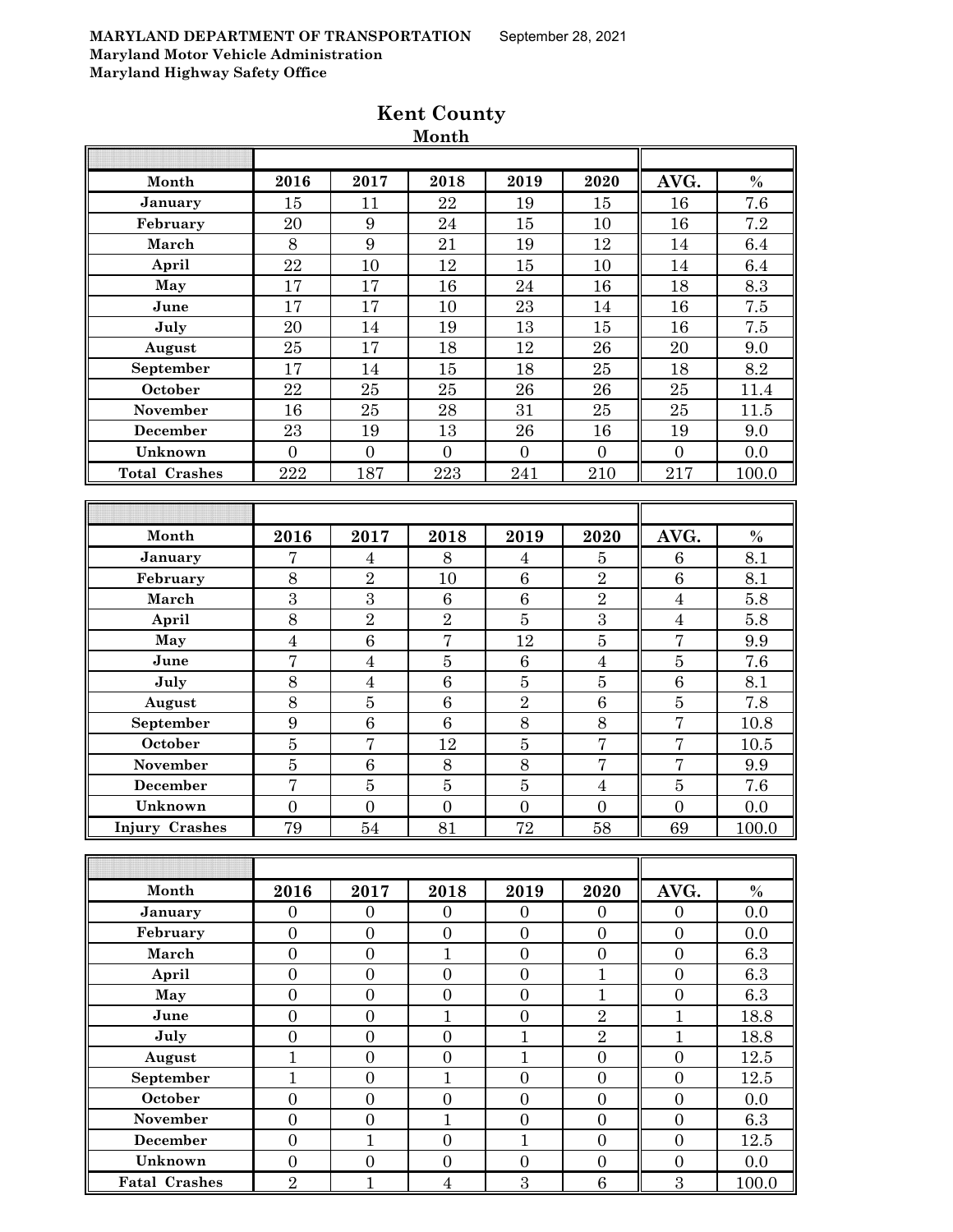September 28, 2021

|                       |                  |                  | Day of Week      |                  |                  |                  |               |
|-----------------------|------------------|------------------|------------------|------------------|------------------|------------------|---------------|
|                       |                  |                  |                  |                  |                  |                  |               |
| Day of Week           | 2016             | 2017             | 2018             | 2019             | 2020             | AVG.             | $\%$          |
| Monday                | 24               | 25               | 29               | 37               | 27               | 28               | 13.1          |
| Tuesday               | 29               | 26               | 20               | 33               | 34               | 28               | 13.1          |
| Wednesday             | 26               | 21               | 33               | 33               | 28               | 28               | 13.0          |
| Thursday              | 32               | 22               | 35               | 29               | 28               | 29               | 13.5          |
| Friday                | 35               | 34               | 37               | 39               | 32               | 35               | 16.3          |
| Saturday              | 46               | 30               | 38               | 39               | 30               | 37               | 16.9          |
| Sunday                | 30               | 29               | 31               | 31               | 31               | 30               | 14.0          |
| Unknown               | $\overline{0}$   | $\overline{0}$   | $\overline{0}$   | $\overline{0}$   | $\mathbf{0}$     | $\overline{0}$   | 0.0           |
| <b>Total Crashes</b>  | 222              | 187              | 223              | 241              | 210              | $217\,$          | 100.0         |
|                       |                  |                  |                  |                  |                  |                  |               |
|                       |                  |                  |                  |                  |                  |                  |               |
| Day of Week           | 2016             | 2017             | 2018             | 2019             | 2020             | AVG.             | $\frac{0}{0}$ |
| Monday                | 10               | 11               | 8                | 9                | 8                | 9                | 13.4          |
| Tuesday               | 9                | $\overline{7}$   | 11               | 11               | 8                | 9                | 13.4          |
| Wednesday             | $\overline{7}$   | $\overline{4}$   | 12               | 10               | 11               | 9                | 12.8          |
| Thursday              | 12               | 6                | 14               | 9                | $\overline{7}$   | 10               | 14.0          |
| Friday                | 15               | 10               | 16               | 14               | $8\,$            | 13               | 18.3          |
| Saturday              | 14               | 11               | 11               | 6                | 9                | 10               | 14.8          |
| Sunday                | 12               | $\overline{5}$   | 9                | 13               | $\overline{7}$   | 9                | 13.4          |
| Unknown               | $\overline{0}$   | $\overline{0}$   | $\overline{0}$   | $\overline{0}$   | $\overline{0}$   | $\overline{0}$   | 0.0           |
| <b>Injury Crashes</b> | 79               | 54               | 81               | 72               | 58               | 69               | 100.0         |
|                       |                  |                  |                  |                  |                  |                  |               |
|                       |                  |                  |                  |                  |                  |                  |               |
| Day of Week           | 2016             | 2017             | 2018             | 2019             | 2020             | AVG.             | $\frac{0}{0}$ |
| Monday                | $\overline{0}$   | $\boldsymbol{0}$ | 1                | 1                | $\boldsymbol{0}$ | $\theta$         | 12.5          |
| Tuesday               | $\boldsymbol{0}$ | $\boldsymbol{0}$ | $\boldsymbol{0}$ | $\boldsymbol{0}$ | $\boldsymbol{0}$ | $\theta$         | 0.0           |
| Wednesday             | $\mathbf{1}$     | $\boldsymbol{0}$ | $\boldsymbol{0}$ | $\boldsymbol{0}$ | $\mathbf{1}$     | $\boldsymbol{0}$ | 12.5          |
| Thursday              | $\overline{0}$   | $\theta$         | $\boldsymbol{0}$ | $\boldsymbol{0}$ | T                | $\theta$         | 6.3           |
| Friday                | $\overline{0}$   | $\overline{1}$   | $\overline{0}$   | $\overline{2}$   | $\overline{0}$   | $\overline{1}$   | 18.8          |
| Saturday              | $\overline{0}$   | $\overline{0}$   | 3                | $\overline{0}$   | $\overline{3}$   | $\mathbf{1}$     | 37.5          |
| Sunday                | $\mathbf{1}$     | $\overline{0}$   | $\overline{0}$   | $\overline{0}$   | $\mathbf{1}$     | $\boldsymbol{0}$ | 12.5          |
| Unknown               | $\overline{0}$   | $\boldsymbol{0}$ | $\boldsymbol{0}$ | $\boldsymbol{0}$ | $\boldsymbol{0}$ | $\boldsymbol{0}$ | 0.0           |
| <b>Fatal Crashes</b>  | $\overline{2}$   | $\mathbf{1}$     | $\overline{4}$   | $\overline{3}$   | 6                | $\overline{3}$   | 100.0         |

# **Kent County Day of Week**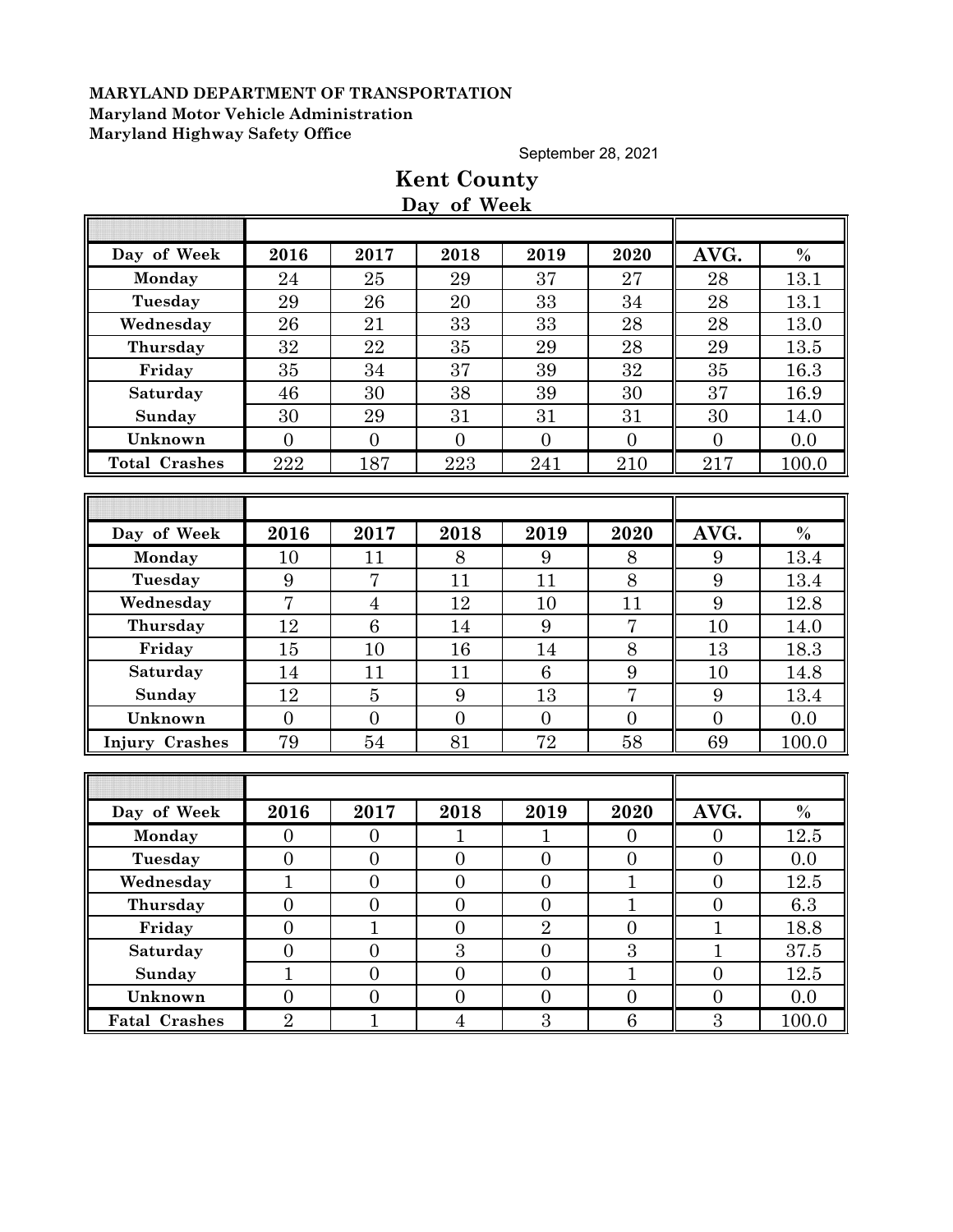### **Kent County Time of Day**

| Time of Day          | 2016                             | 2017                             | 2018                           | 2019                           | 2020                           | AVG.                         | $\frac{0}{6}$ |
|----------------------|----------------------------------|----------------------------------|--------------------------------|--------------------------------|--------------------------------|------------------------------|---------------|
| $12:00$ Midnight     | 4                                | 7                                | 7                              | 9                              | 7                              | 7                            | 3.1           |
| 1:00                 | $\overline{4}$                   | 6                                | 5                              | $\overline{4}$                 | 6                              | 5                            | 2.3           |
| 2:00                 | 6                                | 5                                | 6                              | 5                              | 5                              | 5                            | 2.5           |
| 3:00                 | $\overline{7}$                   | $\overline{0}$                   | $\overline{\mathbf{3}}$        | $\overline{5}$                 | $\overline{4}$                 | $\overline{4}$               | 1.8           |
| 4:00                 | $\overline{4}$                   | 6                                | 5                              | $\overline{4}$                 | $\overline{2}$                 | $\overline{4}$               | 1.9           |
| 5:00                 | $\overline{4}$                   | 3                                | 5                              | $\overline{0}$                 | 9                              | $\overline{4}$               | 1.9           |
| 6:00                 | $\scriptstyle{7}$                | 6                                | 8                              | 8                              | 7                              | 7                            | 3.3           |
| 7:00                 | $\overline{7}$                   | $\overline{7}$                   | 10                             | 15                             | 6                              | 9                            | 4.2           |
| 8:00                 | 9                                | 9                                | 11                             | 8                              | 12                             | 10                           | 4.5           |
| 9:00                 | 9                                | 10                               | $\overline{7}$                 | $\overline{7}$                 | $\scriptstyle{7}$              | $\,$ 8 $\,$                  | 3.7           |
| 10:00                | 9                                | 5                                | 13                             | 3                              | 11                             | 8                            | 3.8           |
| 11:00                | 11                               | $\overline{5}$                   | 9                              | 9                              | 14                             | 10                           | 4.4           |
| 12:00 Noon           | 10                               | 15                               | $\overline{8}$                 | 22                             | 8                              | 13                           | 5.8           |
| 1:00                 | 12                               | 10                               | 14                             | 15                             | 10                             | 12                           | 5.6           |
| 2:00                 | 18                               | 12                               | 16                             | 17                             | 13                             | 15                           | 7.0           |
| 3:00                 | 15                               | 14                               | 10                             | 12                             | 17                             | 14                           | 6.3           |
| 4:00                 | 15                               | 16                               | 18                             | 12                             | 13                             | 15                           | 6.8           |
| 5:00                 | 11                               | 9                                | 16                             | 25                             | 10                             | 14                           | 6.6           |
| 6:00                 | 12                               | 12                               | 15                             | 14                             | 12                             | 13                           | 6.0           |
| 7:00                 | 14                               | 5                                | 8                              | 16                             | 13                             | 11                           | 5.2           |
| 8:00                 | 16                               | 5                                | 12                             | 9                              | 10                             | 10                           | 4.8           |
| 9:00                 | $\scriptstyle{7}$                | $\overline{4}$                   | 5                              | 9                              | $\,2\,$                        | 5                            | 2.5           |
| 10:00                | $\boldsymbol{6}$                 | 9                                | 6                              | $\,6$                          | 5                              | $\,$ 6 $\,$                  | 3.0           |
| 11:00                | 5                                | $\overline{7}$                   | 6                              | $\overline{7}$                 | $\overline{7}$                 | 6                            | 3.0           |
| Unknown              | $\overline{0}$                   | $\mathbf{0}$                     | $\mathbf{0}$                   | $\mathbf{0}$                   | $\mathbf{0}$                   | $\mathbf{0}$                 | 0.0           |
| <b>Total Crashes</b> | 222                              | 187                              | 223                            | 241                            | 210                            | 217                          | 100.0         |
|                      |                                  |                                  |                                |                                |                                |                              |               |
|                      |                                  |                                  |                                |                                |                                |                              |               |
| Time of Day          | 2016                             | 2017                             | 2018                           | 2019                           | 2020                           | AVG.                         | $\frac{0}{2}$ |
| 12:00 Midnight       | $\mathbf{0}$<br>$\,2\,$          | $\overline{2}$<br>$\overline{0}$ | $\mathbf{1}$<br>$\mathbf{1}$   | $\mathbf{1}$<br>$\mathbf{1}$   | 3<br>$\mathbf{1}$              | $\mathbf{1}$<br>$\mathbf{1}$ | 2.0           |
| 1:00                 |                                  | $\theta$                         |                                |                                |                                |                              | 1.5           |
| 2:00                 | $\overline{4}$<br>$\overline{0}$ |                                  | $\mathbf{1}$<br>$\overline{0}$ | $\mathbf{1}$<br>$\overline{2}$ | $\overline{0}$<br>$\mathbf{1}$ | $\mathbf{1}$<br>$\mathbf{1}$ | 1.7<br>0.9    |
| 3:00                 |                                  | $\mathbf{0}$                     |                                |                                |                                |                              |               |
| 4:00                 | $\mathbf{1}$                     | $\overline{2}$                   | $\mathbf{1}$                   | $\mathbf{1}$                   | $\overline{0}$                 | $\mathbf{1}$                 | 1.5           |
| 5:00                 | $\mathbf{0}$                     | $\mathbf{1}$                     | $\mathbf{1}$                   | $\mathbf{0}$                   | $\overline{2}$                 | $\mathbf{1}$                 | 1.2           |
| 6:00                 | 3<br>$\overline{2}$              | $\overline{2}$<br>$\,2\,$        | $\mathbf{1}$<br>$\bf 5$        | $\mathbf{0}$<br>$\overline{5}$ | $\mathbf{1}$                   | $\mathbf{1}$<br>$\,3\,$      | 2.0           |
| 7:00<br>8:00         | $\overline{2}$                   | $\overline{4}$                   | 3                              | $\mathbf{1}$                   | $\mathbf{1}$<br>3              | 3                            | 4.4<br>3.8    |
|                      |                                  |                                  | 5                              |                                |                                | 3                            |               |
| 9:00<br>10:00        | $\overline{4}$<br>$\overline{2}$ | $\overline{4}$<br>$\mathbf{1}$   | 5                              | $\mathbf{1}$<br>$\overline{0}$ | 1<br>$\overline{5}$            | $\overline{\mathbf{3}}$      | 4.4<br>3.8    |
| 11.00                | K.                               | $\mathbf{1}$                     | Ġ.                             | Q.                             | K.                             | $\overline{A}$               | 5.8           |

| 9:00           | $\overline{4}$ | $\overline{4}$              | $\bf 5$        | $\mathbf{1}$  | 1              | 3              | 4.4   |
|----------------|----------------|-----------------------------|----------------|---------------|----------------|----------------|-------|
| 10:00          | $\overline{2}$ |                             | 5              | $\Omega$      | 5              | 3              | 3.8   |
| 11:00          | 5              | 1                           | 6              | $\mathcal{S}$ | 5              | $\overline{4}$ | 5.8   |
| 12:00 Noon     | 4              | 5                           | 5              | 10            | 3              | 5              | 7.8   |
| 1:00           | 5              | 1                           | 5              | 3             | 3              | 3              | 4.9   |
| 2:00           | 9              | 6                           | 8              | 7             | 5              | 7              | 10.2  |
| 3:00           | 5              | $\overline{2}$              | 5              | 7             | 5              | 5              | 7.0   |
| 4:00           | 7              | 8                           | 7              | $\mathcal{S}$ | 3              | 6              | 8.1   |
| 5:00           | 5              | $\mathcal{S}_{\mathcal{S}}$ | $\overline{4}$ | 8             | $\overline{4}$ | 5              | 7.0   |
| 6:00           | 6              | 3                           | 6              | 6             | 5              | 5              | 7.6   |
| 7:00           | 7              | 1                           | $\overline{2}$ | 1             | 5              | 3              | 4.7   |
| 8:00           | 5              | $\mathbf{2}$                | 5              | $\mathcal{S}$ | 1              | 3              | 4.7   |
| 9:00           | 1              | $\Omega$                    | $\overline{2}$ | 4             | $\Omega$       | 1              | 2.0   |
| 10:00          | $\mathbf{0}$   | $\mathcal{S}_{\mathcal{S}}$ | 1              | 3             | 1              | $\overline{2}$ | 2.3   |
| 11:00          | $\theta$       | 1                           | 1              | 1             | $\mathbf{0}$   | 1              | 0.9   |
| Unknown        | $\Omega$       | $\Omega$                    | $\mathbf{0}$   | $\Omega$      | $\Omega$       | $\Omega$       | 0.0   |
| Injury Crashes | 79             | 54                          | 81             | 72            | 58             | 69             | 100.0 |

| Time of Day          | 2016           | 2017           | 2018           | 2019           | 2020           | AVG.           | $\frac{0}{0}$ |
|----------------------|----------------|----------------|----------------|----------------|----------------|----------------|---------------|
| 12:00 Midnight       | $\Omega$       | $\Omega$       | $\Omega$       | $\overline{2}$ | $\Omega$       | $\Omega$       | 12.5          |
| 1:00                 | $\Omega$       | $\Omega$       | $\mathbf{0}$   | $\Omega$       | $\Omega$       | $\Omega$       | 0.0           |
| 2:00                 | $\mathbf{0}$   | $\mathbf{0}$   | $\mathbf{0}$   | $\mathbf{0}$   | $\mathbf{0}$   | $\mathbf{0}$   | 0.0           |
| 3:00                 | $\Omega$       | $\Omega$       | $\Omega$       | $\Omega$       | 1              | $\Omega$       | 6.3           |
| 4:00                 | $\Omega$       | $\Omega$       | $\overline{0}$ | $\Omega$       | $\Omega$       | $\Omega$       | 0.0           |
| 5:00                 | $\Omega$       | $\Omega$       | $\mathbf{0}$   | $\Omega$       | 1              | $\Omega$       | 6.3           |
| 6:00                 | $\mathbf{0}$   | $\Omega$       | $\overline{0}$ | $\Omega$       | $\Omega$       | $\Omega$       | 0.0           |
| 7:00                 | $\mathbf{0}$   | $\overline{0}$ | $\overline{0}$ | $\Omega$       | $\overline{0}$ | $\overline{0}$ | 0.0           |
| 8:00                 | $\mathbf{0}$   | $\Omega$       | $\mathbf{1}$   | $\Omega$       | $\Omega$       | $\mathbf{0}$   | 6.3           |
| 9:00                 | $\Omega$       | $\Omega$       | $\mathbf{1}$   | $\Omega$       | 1              | $\Omega$       | 12.5          |
| 10:00                | $\Omega$       | $\Omega$       | $\mathbf{0}$   | $\Omega$       | $\Omega$       | $\Omega$       | 0.0           |
| 11:00                | $\Omega$       | $\Omega$       | $\Omega$       | $\Omega$       | $\Omega$       | $\Omega$       | 0.0           |
| $12:00$ Noon         | $\mathbf{0}$   | $\Omega$       | $\mathbf{0}$   | $\Omega$       | $\Omega$       | $\Omega$       | 0.0           |
| 1:00                 | 1              | $\Omega$       | $\overline{0}$ | $\Omega$       | $\Omega$       | $\Omega$       | 6.3           |
| 2:00                 | $\mathbf{1}$   | $\Omega$       | $\overline{0}$ | $\mathbf{0}$   | $\mathbf{1}$   | $\mathbf{0}$   | 12.5          |
| 3:00                 | $\mathbf{0}$   | $\overline{0}$ | $\mathbf{1}$   | $\mathbf{1}$   | $\mathbf{0}$   | $\mathbf{0}$   | 12.5          |
| 4:00                 | $\Omega$       | $\Omega$       | $\Omega$       | $\Omega$       | $\theta$       | $\Omega$       | 0.0           |
| 5:00                 | $\Omega$       | $\Omega$       | $\mathbf{1}$   | $\Omega$       | $\Omega$       | $\Omega$       | 6.3           |
| 6:00                 | $\mathbf{0}$   | $\mathbf{1}$   | $\overline{0}$ | $\mathbf{0}$   | $\mathbf{0}$   | $\mathbf{0}$   | 6.3           |
| 7:00                 | $\Omega$       | $\Omega$       | $\overline{0}$ | $\Omega$       | $\Omega$       | $\Omega$       | 0.0           |
| 8:00                 | $\mathbf{0}$   | $\overline{0}$ | $\overline{0}$ | $\Omega$       | $\overline{2}$ | $\mathbf{0}$   | 12.5          |
| 9:00                 | $\mathbf{0}$   | $\Omega$       | $\mathbf{0}$   | $\mathbf{0}$   | $\Omega$       | $\mathbf{0}$   | 0.0           |
| 10:00                | $\Omega$       | $\Omega$       | $\Omega$       | $\Omega$       | $\Omega$       | $\Omega$       | 0.0           |
| 11:00                | $\Omega$       | $\Omega$       | $\Omega$       | $\Omega$       | $\Omega$       | $\Omega$       | 0.0           |
| Unknown              | $\Omega$       | $\Omega$       | $\Omega$       | $\Omega$       | $\Omega$       | $\Omega$       | 0.0           |
| <b>Fatal Crashes</b> | $\overline{2}$ | 1              | $\overline{4}$ | 3              | 6              | 3              | 100.0         |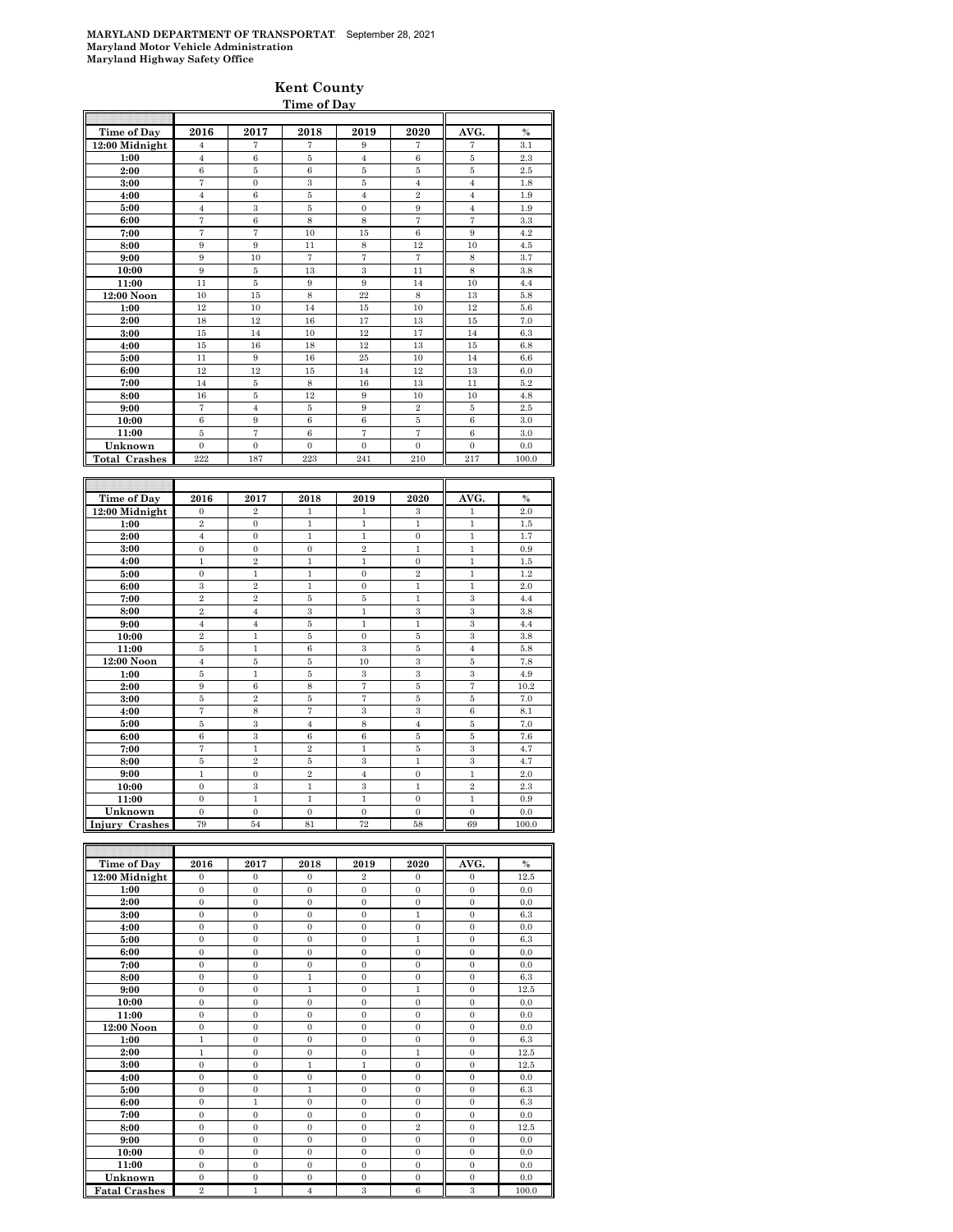### **Kent County Driver Age**

| Driver Age           | 2016           | 2017 | 2018           | 2019           | 2020           | AVG.           | $\%$  |
|----------------------|----------------|------|----------------|----------------|----------------|----------------|-------|
| 15 and Under         | $\Omega$       | 0    | $\Omega$       | $\mathbf{0}$   | 1              | $\overline{0}$ | 0.1   |
| 16                   | $\overline{2}$ | 7    | $\overline{2}$ | $\overline{4}$ | $\mathbf{1}$   | 3              | 1.1   |
| 17                   | 7              | 7    | 7              | 3              | $\overline{4}$ | 6              | 1.9   |
| 18                   | 9              | 4    | 12             | 6              | 10             | 8              | 2.7   |
| 19                   | 8              | 5    | 6              | 7              | 9              | $\overline{7}$ | 2.3   |
| 20                   | 6              | 5    | 5              | 8              | 7              | 6              | 2.1   |
| $21 - 24$            | 32             | 21   | 22             | 38             | 19             | 26             | 8.7   |
| $25 - 29$            | 37             | 30   | 24             | 35             | 30             | 31             | 10.3  |
| $30 - 34$            | 32             | 14   | 40             | 37             | 36             | 32             | 10.5  |
| $35 - 39$            | 19             | 22   | 22             | 19             | 25             | 21             | 7.1   |
| $40 - 44$            | 19             | 15   | 15             | 15             | 19             | 17             | 5.5   |
| $45 - 49$            | 13             | 17   | 30             | 19             | 17             | 19             | 6.4   |
| $50 - 54$            | 24             | 23   | 23             | 18             | 24             | 22             | 7.4   |
| $55 - 59$            | 23             | 20   | 20             | 27             | 21             | 22             | 7.4   |
| $60 - 64$            | 16             | 22   | 17             | 28             | 18             | 20             | 6.7   |
| $65 - 69$            | 13             | 13   | 22             | 16             | 12             | 15             | 5.0   |
| $70 - 79$            | 20             | 15   | 18             | 27             | 15             | 19             | 6.3   |
| $80 +$               | 13             | 13   | 9              | 14             | $\overline{7}$ | 11             | 3.7   |
| Unknown              | 18             | 11   | 12             | 16             | 16             | 15             | 4.8   |
| <b>Total Drivers</b> | 311            | 264  | 306            | 337            | 291            | 302            | 100.0 |
| <b>Tas</b>           |                |      |                |                |                |                |       |

| Driver Age             | 2016                    | 2017           | 2018           | 2019           | 2020           | AVG.           | $\%$  |
|------------------------|-------------------------|----------------|----------------|----------------|----------------|----------------|-------|
| 15 and Under           | $\Omega$                | $\overline{0}$ | $\Omega$       | $\Omega$       | $\Omega$       | $\Omega$       | 0.0   |
| 16                     | $\overline{0}$          | $\mathbf{1}$   | 1              | $\Omega$       | $\mathbf{0}$   | $\Omega$       | 0.6   |
| 17                     | $\overline{4}$          | $\mathbf{1}$   | $\overline{2}$ | 1              | $\theta$       | $\overline{2}$ | 2.4   |
| 18                     | 1                       | $\overline{2}$ | 6              | $\overline{2}$ | $\overline{4}$ | 3              | 4.5   |
| 19                     | $\overline{2}$          | $\overline{1}$ | 3              | $\Omega$       | 3              | $\overline{2}$ | 2.7   |
| 20                     | 3                       | $\overline{1}$ | 1              | $\overline{2}$ | $\theta$       | $\mathbf{1}$   | 2.1   |
| $21 - 24$              | 6                       | 6              | 5              | 7              | 4              | 6              | 8.5   |
| $25 - 29$              | 7                       | $\overline{4}$ | $\overline{7}$ | 5              | 6              | 6              | 8.8   |
| $30 - 34$              | 9                       | 3              | 15             | 11             | 11             | 10             | 14.8  |
| $35 - 39$              | $\overline{4}$          | 3              | 5              | 5              | 6              | $\overline{5}$ | 6.9   |
| $40 - 44$              | 5                       | 3              | 1              | 1              | 3              | 3              | 3.9   |
| $45 - 49$              | 1                       | $\overline{2}$ | 3              | $\overline{4}$ | $\overline{2}$ | $\overline{2}$ | 3.6   |
| $50 - 54$              | $\overline{7}$          | 3              | 8              | 3              | 7              | 6              | 8.5   |
| $55 - 59$              | 7                       | 5              | 4              | 3              | $\overline{4}$ | 5              | 6.9   |
| $60 - 64$              | 6                       | 6              | $\overline{2}$ | 10             | 5              | 6              | 8.8   |
| $65 - 69$              | 5                       | $\mathbf{1}$   | 5              | $\overline{2}$ | 3              | 3              | 4.8   |
| $70 - 79$              | 6                       | $\overline{2}$ | 8              | 6              | $\theta$       | $\overline{4}$ | 6.6   |
| $80 +$                 | $\overline{\mathbf{3}}$ | 5              | $\overline{2}$ | $\overline{7}$ | 1              | $\overline{4}$ | 5.4   |
| Unknown                | $\Omega$                | $\Omega$       | $\Omega$       | $\Omega$       | $\Omega$       | $\Omega$       | 0.0   |
| <b>Injured Drivers</b> | 76                      | 49             | 78             | 69             | 59             | 66             | 100.0 |

| Driver Age               | 2016           | 2017           | 2018           | 2019         | 2020           | AVG.           | $\%$  |
|--------------------------|----------------|----------------|----------------|--------------|----------------|----------------|-------|
| 15 and Under             | $\mathbf{0}$   | $\theta$       | $\Omega$       | $\Omega$     | 1              | $\overline{0}$ | 7.1   |
| 16                       | $\Omega$       | $\overline{0}$ | $\Omega$       | $\Omega$     | $\Omega$       | $\overline{0}$ | 0.0   |
| 17                       | $\overline{0}$ | $\theta$       | $\overline{0}$ | $\Omega$     | $\overline{0}$ | $\overline{0}$ | 0.0   |
| 18                       | $\Omega$       | $\overline{0}$ | $\Omega$       | $\Omega$     | $\Omega$       | $\overline{0}$ | 0.0   |
| 19                       | $\Omega$       | $\overline{0}$ | $\Omega$       | $\theta$     | $\theta$       | $\theta$       | 0.0   |
| 20                       | $\Omega$       | $\overline{0}$ | $\Omega$       | $\Omega$     | $\Omega$       | $\overline{0}$ | 0.0   |
| $21 - 24$                | $\overline{0}$ | $\overline{0}$ | $\mathbf{1}$   | $\Omega$     | $\Omega$       | $\overline{0}$ | 7.1   |
| $25 - 29$                | $\overline{0}$ | $\overline{0}$ | $\Omega$       | 1            | $\overline{0}$ | $\overline{0}$ | 7.1   |
| $30 - 34$                | $\overline{0}$ | $\overline{0}$ | $\overline{0}$ | $\theta$     | $\overline{0}$ | $\overline{0}$ | 0.0   |
| $35 - 39$                | $\overline{0}$ | $\overline{0}$ | $\Omega$       | $\theta$     | $\mathbf{1}$   | $\overline{0}$ | 7.1   |
| $40 - 44$                | $\Omega$       | $\overline{0}$ | $\Omega$       | $\Omega$     | $\Omega$       | $\overline{0}$ | 0.0   |
| $45 - 49$                | $\overline{0}$ | $\overline{0}$ | $\Omega$       | $\Omega$     | $\overline{0}$ | $\overline{0}$ | 0.0   |
| $50 - 54$                | $\overline{0}$ | $\overline{0}$ | $\overline{0}$ | $\mathbf{1}$ | $\mathbf{1}$   | $\overline{0}$ | 14.3  |
| $55 - 59$                | $\Omega$       | $\overline{0}$ | $\Omega$       | $\theta$     | 1              | $\overline{0}$ | 7.1   |
| $60 - 64$                | 1              | $\overline{0}$ | $\overline{2}$ | $\Omega$     | $\Omega$       | 1              | 21.4  |
| $65 - 69$                | $\overline{0}$ | $\overline{0}$ | 1              | $\Omega$     | $\Omega$       | $\theta$       | 7.1   |
| $70 - 79$                | $\overline{0}$ | $\overline{0}$ | $\Omega$       | 1            | $\overline{0}$ | $\overline{0}$ | 7.1   |
| $80 +$                   | $\mathbf{1}$   | $\overline{0}$ | $\Omega$       | $\theta$     | $\mathbf{1}$   | $\overline{0}$ | 14.3  |
| Unknown                  | $\overline{0}$ | $\overline{0}$ | $\overline{0}$ | $\Omega$     | $\overline{0}$ | $\overline{0}$ | 0.0   |
| <b>Driver Fatalities</b> | $\overline{2}$ | $\overline{0}$ | 4              | 3            | 5              | 3              | 100.0 |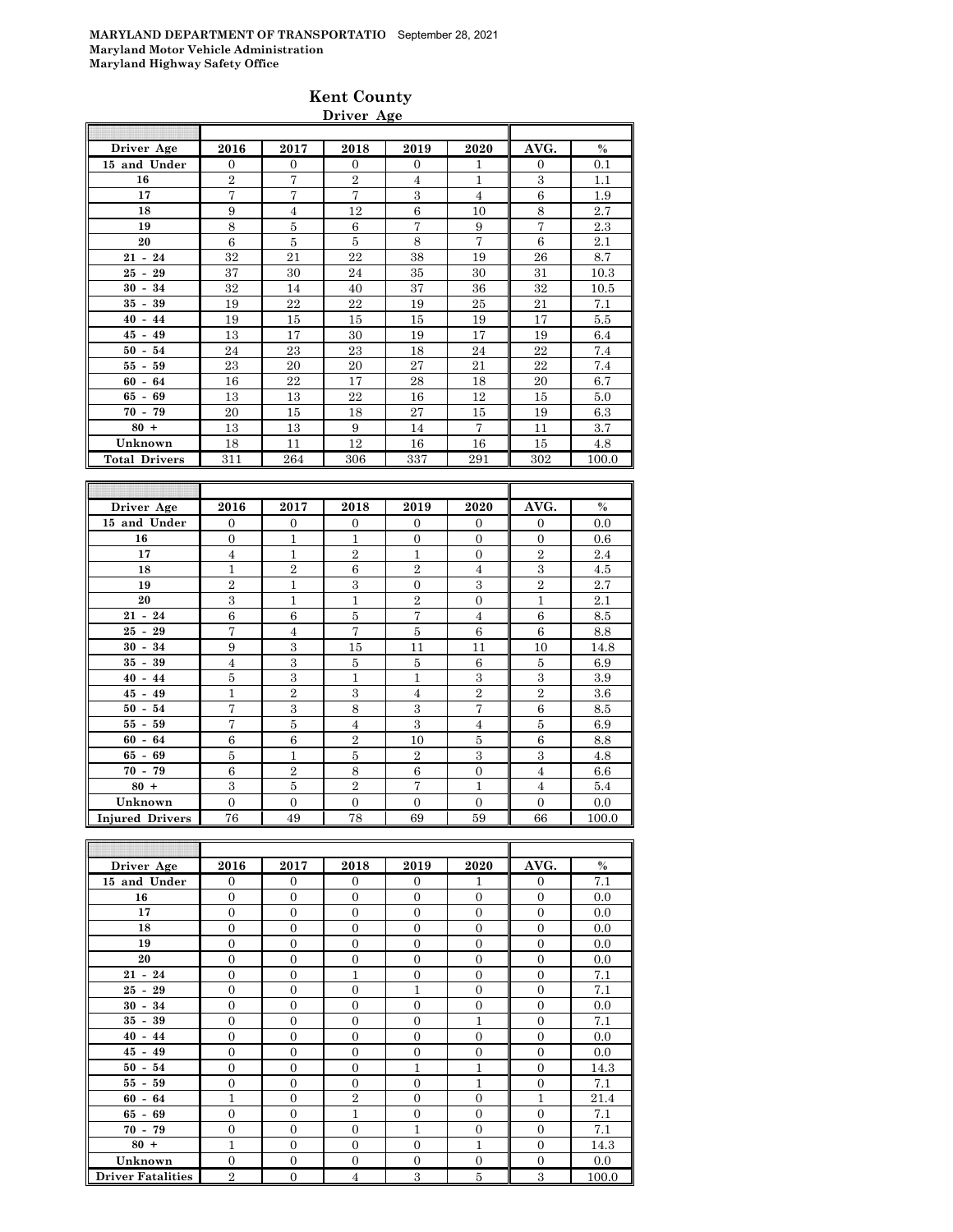| Driver Gender        | 2016   | 2017 | 2018 | 2019 | 2020    | AVG. | $\%$  |
|----------------------|--------|------|------|------|---------|------|-------|
| Male                 | 177    | 151  | 186  | 188  | $175\,$ | 175  | 58.1  |
| Female               | 119    | 102  | 105  | 133  | 99      | 112  | 37.0  |
| Unknown              | $15\,$ | 11   | 15   | 16   | 17      | 15   | 4.9   |
| <b>Total Drivers</b> | 311    | 264  | 306  | 337  | 291     | 302  | 100.0 |
|                      |        |      |      |      |         |      |       |

# **Kent County Driver Gender**

| Driver Gender          | 2016 | 2017 | 2018 | 2019 | 2020 | AVG. | $\%$  |
|------------------------|------|------|------|------|------|------|-------|
| Male                   | 39   | 22   | 42   | 31   | 35   | 34   | 51.   |
| Female                 | 37   | 27   | 36   | 38   | 24   | 32   | 48.9  |
| Unknown                |      |      |      |      |      |      | 0.0   |
| <b>Driver Injuries</b> | 76   | 49   | 78   | 69   | 59   | 66   | 100.0 |

| Driver Gender            | 2016 | 2017 | 2018 | 2019 | 2020 | AVG. | $\%$  |
|--------------------------|------|------|------|------|------|------|-------|
| Male                     |      |      |      |      |      |      | 57.1  |
| Female                   |      |      |      |      |      |      | 42.9  |
| Unknown                  |      |      |      |      |      |      | 0.0   |
| <b>Driver Fatalities</b> |      |      |      |      |      |      | 100.0 |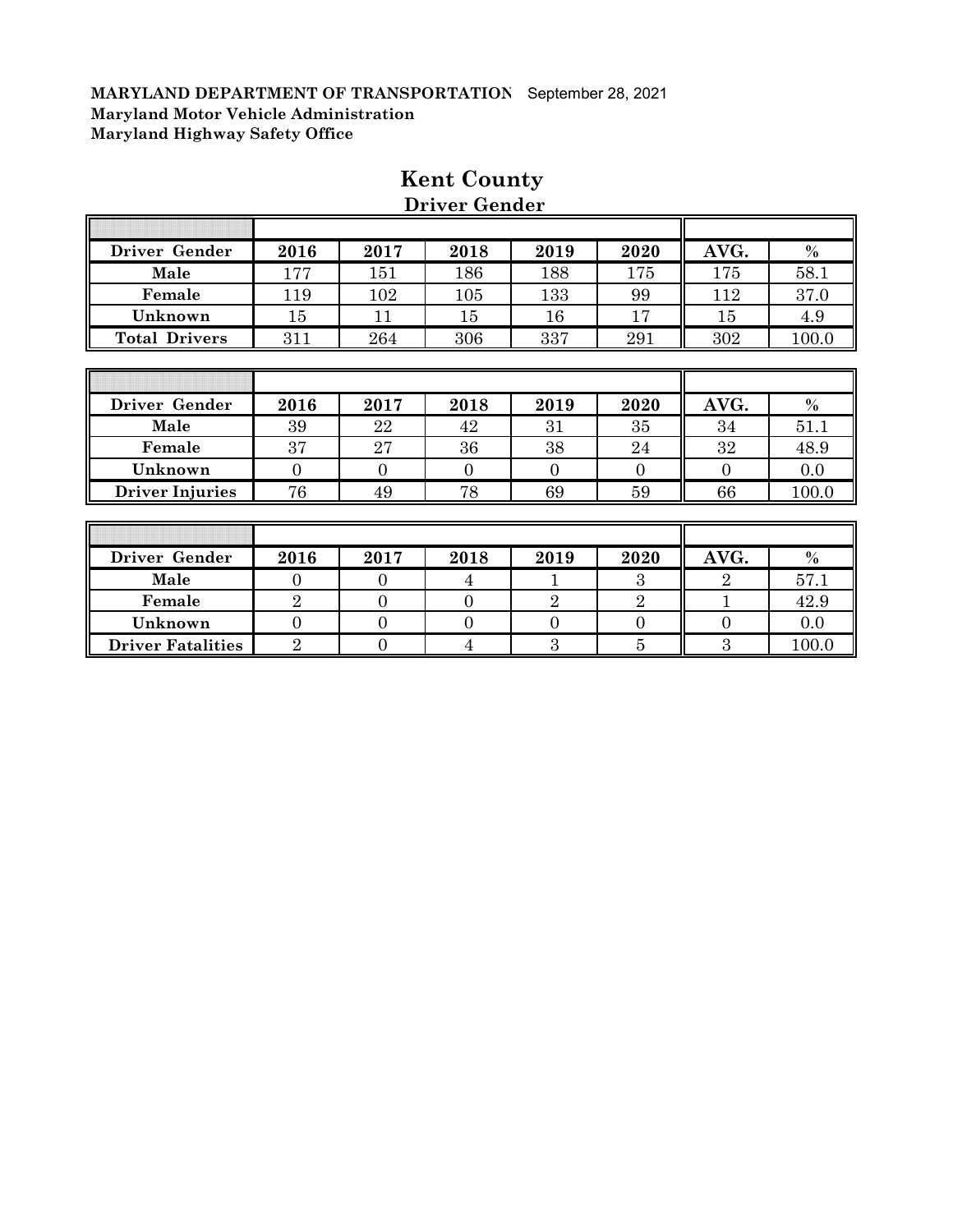### **Kent County Driver Safety Equipment Use**

| <b>Safety Equipment</b>                       | 2016                  | 2017                                 | 2018                | 2019                | 2020              | AVG.                | $\frac{0}{0}$ |
|-----------------------------------------------|-----------------------|--------------------------------------|---------------------|---------------------|-------------------|---------------------|---------------|
| Not Applicable                                | 19                    | 4                                    | 7                   | 6                   | 11                | 9                   | 3.1           |
| None                                          | 12                    | 11                                   | 9                   | 13                  | 16                | 12                  | 4.0           |
| Lap belt only                                 | $\overline{2}$        | $\overline{2}$                       | $\overline{2}$      | $\mathbf{1}$        | 1                 | $\overline{2}$      | 0.5           |
| Shoulder belt only                            | $\overline{2}$        | $\overline{2}$                       | $\mathbf{1}$        | $\mathbf{1}$        | $\boldsymbol{0}$  | $\mathbf{1}$        | 0.4           |
|                                               |                       | 222                                  |                     |                     |                   |                     |               |
| Shoulder/Lap belt(s)                          | 235                   |                                      | 256                 | 289                 | 231               | 247                 | 81.7          |
| Child/Youth restraint                         | $\boldsymbol{0}$      | $\boldsymbol{0}$                     | $\boldsymbol{0}$    | 0                   | $\boldsymbol{0}$  | $\boldsymbol{0}$    | 0.0           |
| Child restraint forward                       | $\boldsymbol{0}$      | $\boldsymbol{0}$                     | 0                   | 0                   | $\boldsymbol{0}$  | $\boldsymbol{0}$    | 0.0           |
| Child restraint rear                          | $\mathbf{0}$          | $\mathbf{0}$                         | $\overline{0}$      | $\overline{0}$      | $\overline{0}$    | $\overline{0}$      | 0.0           |
| <b>Booster seat</b>                           | $\boldsymbol{0}$      | $\boldsymbol{0}$                     | $\boldsymbol{0}$    | $\mathbf{0}$        | $\boldsymbol{0}$  | $\boldsymbol{0}$    | 0.0           |
| Child restraint unknow                        | $\overline{0}$        | $\boldsymbol{0}$                     | $\overline{0}$      | $\overline{0}$      | $\overline{0}$    | $\overline{0}$      | 0.0           |
| Mc/Bike helmet                                | 3                     | 1                                    | $\overline{2}$      | $\overline{2}$      | 1                 | $\overline{2}$      | 0.6           |
| Mc/bike shield only                           | $\overline{0}$        | $\overline{0}$                       | $\overline{0}$      | $\overline{0}$      | $\overline{0}$    | $\overline{0}$      | 0.0           |
| Mc/bike helmet & shield                       | $\overline{2}$        | $\overline{0}$                       | $\overline{0}$      | $\overline{0}$      | $\mathbf{1}$      | $\mathbf{1}$        | 0.2           |
|                                               |                       |                                      |                     |                     |                   |                     |               |
| Protective pads                               | $\boldsymbol{0}$      | $\boldsymbol{0}$                     | 0                   | 0                   | $\boldsymbol{0}$  | $\boldsymbol{0}$    | 0.0           |
| Reflective clothing                           | $\boldsymbol{0}$      | $\boldsymbol{0}$                     | $\overline{0}$      | $\overline{0}$      | $\overline{0}$    | 0                   | 0.0           |
| Lighting                                      | $\boldsymbol{0}$      | $\boldsymbol{0}$                     | 0                   | 0                   | 0                 | $\overline{0}$      | 0.0           |
| Air bag only                                  | $\overline{0}$        | $\overline{0}$                       | $\overline{0}$      | $\overline{0}$      | $\overline{0}$    | $\overline{0}$      | 0.0           |
| Air bag and belts                             | $\boldsymbol{0}$      | $\boldsymbol{0}$                     | $\overline{0}$      | $\overline{0}$      | $\overline{0}$    | $\mathbf{0}$        | 0.0           |
| Other                                         | $\overline{2}$        | $\mathbf{1}$                         | $\overline{0}$      | $\overline{0}$      | $\overline{0}$    | 1                   | 0.2           |
| Unknown                                       | 34                    | 21                                   | 29                  | 25                  | 30                | 28                  | 9.2           |
| <b>Total Drivers</b>                          |                       |                                      |                     |                     |                   |                     |               |
|                                               | 311                   | 264                                  | 306                 | 337                 | 291               | 302                 | 100.0         |
|                                               |                       |                                      |                     |                     |                   |                     |               |
|                                               |                       |                                      |                     |                     |                   |                     |               |
| <b>Safety Equipment</b>                       | 2016                  | 2017                                 | 2018                | 2019                | 2020              | AVG.                | $\%$          |
| Not Applicable                                | 4                     | $\mathbf{0}$                         | 1                   | $\overline{2}$      | $\mathbf{0}$      | 1                   | 2.1           |
| None                                          | 6                     | 7                                    | $\overline{4}$      | 8                   | 7                 | 6                   | 9.7           |
| Lap belt only                                 | $\boldsymbol{0}$      | $\boldsymbol{0}$                     | $\overline{2}$      | 0                   | $\boldsymbol{0}$  | $\overline{0}$      | 0.6           |
| Shoulder belt only                            | 1                     | $\mathbf{0}$                         | $\mathbf{1}$        | $\overline{0}$      | $\boldsymbol{0}$  | $\boldsymbol{0}$    | 0.6           |
| Shoulder/Lap belt(s)                          | 54                    | 38                                   | 66                  | 58                  | 48                | 53                  | 79.8          |
|                                               |                       |                                      |                     |                     |                   |                     |               |
| Child/Youth restraint                         | $\boldsymbol{0}$      | $\boldsymbol{0}$                     | $\boldsymbol{0}$    | 0                   | 0                 | 0                   | 0.0           |
| Child restraint forward                       | $\overline{0}$        | $\boldsymbol{0}$                     | $\boldsymbol{0}$    | $\overline{0}$      | $\overline{0}$    | $\overline{0}$      | 0.0           |
| Child restraint rear                          | $\overline{0}$        | $\boldsymbol{0}$                     | $\overline{0}$      | $\overline{0}$      | $\mathbf{0}$      | $\overline{0}$      | 0.0           |
| <b>Booster seat</b>                           | $\mathbf{0}$          | $\mathbf{0}$                         | $\overline{0}$      | $\overline{0}$      | $\overline{0}$    | 0                   | 0.0           |
|                                               |                       |                                      |                     |                     |                   |                     |               |
|                                               | $\overline{0}$        | $\overline{0}$                       | $\overline{0}$      | $\overline{0}$      | $\overline{0}$    | $\overline{0}$      | 0.0           |
| Mc/Bike helmet                                | 1                     | 1                                    | 1                   | 1                   | $\boldsymbol{0}$  | 1                   | 1.2           |
|                                               |                       |                                      |                     |                     |                   |                     |               |
| Child restraint unknow<br>Mc/bike shield only | $\mathbf{0}$          | $\mathbf{0}$                         | $\overline{0}$      | $\overline{0}$      | $\boldsymbol{0}$  | 0                   | 0.0           |
| Mc/bike helmet & shield                       | $\overline{2}$        | $\mathbf{0}$                         | $\mathbf{0}$        | 0                   | 1                 | 1                   | 0.9           |
| Protective pads                               | $\overline{0}$        | $\overline{0}$                       | $\overline{0}$      | $\overline{0}$      | $\overline{0}$    | $\overline{0}$      | 0.0           |
| Reflective clothing                           | $\boldsymbol{0}$      | $\boldsymbol{0}$                     | 0                   | $\boldsymbol{0}$    | $\boldsymbol{0}$  | 0                   | 0.0           |
| Lighting                                      | $\overline{0}$        | $\overline{0}$                       | $\overline{0}$      | $\overline{0}$      | $\overline{0}$    | $\overline{0}$      | 0.0           |
| Air bag only                                  | $\boldsymbol{0}$      | $\boldsymbol{0}$                     | $\overline{0}$      | $\overline{0}$      | $\mathbf{0}$      | $\overline{0}$      | 0.0           |
| Air bag and belts                             | $\overline{0}$        | $\overline{0}$                       | $\overline{0}$      | $\overline{0}$      | $\overline{0}$    | $\overline{0}$      | 0.0           |
| Other                                         | $\mathbf{1}$          | $\boldsymbol{0}$                     | $\boldsymbol{0}$    | $\boldsymbol{0}$    | $\overline{0}$    | $\boldsymbol{0}$    | 0.3           |
| Unknown                                       | 7                     |                                      |                     | $\overline{0}$      |                   |                     |               |
|                                               |                       | 3                                    | 3                   |                     | 3                 | 3                   | 4.8           |
| <b>Driver Injuries</b>                        | 76                    | 49                                   | 78                  | 69                  | 59                | 66                  | 100.0         |
|                                               |                       |                                      |                     |                     |                   |                     |               |
|                                               |                       |                                      |                     |                     |                   |                     |               |
| <b>Safety Equipment</b>                       | 2016                  | 2017                                 | 2018                | 2019                | 2020              | AVG.                | $\%$          |
| Not Applicable                                | 0                     | 0                                    | 0                   | 0                   | 0                 | 0                   | 0.0           |
| None                                          | 1                     | 0                                    | $\overline{2}$      | 0                   | $\overline{2}$    | 1                   | 35.7          |
| Lap belt only                                 | $\boldsymbol{0}$      | $\boldsymbol{0}$                     | 0                   | $\boldsymbol{0}$    | 0                 | $\boldsymbol{0}$    | 0.0           |
| Shoulder belt only                            | $\boldsymbol{0}$      | $\boldsymbol{0}$                     | 0                   | $\boldsymbol{0}$    | $\boldsymbol{0}$  | $\overline{0}$      | 0.0           |
| Shoulder/Lap belt(s)                          | $\mathbf{1}$          | $\boldsymbol{0}$                     | $\overline{2}$      | 3                   | $\overline{2}$    | $\overline{2}$      | 57.1          |
|                                               | $\overline{0}$        | $\overline{0}$                       | $\overline{0}$      | $\overline{0}$      | $\overline{0}$    | $\overline{0}$      |               |
| Child/Youth restraint                         |                       |                                      |                     |                     |                   |                     | 0.0           |
| Child restraint forward                       | $\overline{0}$        | $\overline{0}$                       | $\overline{0}$      | $\overline{0}$      | $\overline{0}$    | $\overline{0}$      | 0.0           |
| Child restraint rear                          | $\boldsymbol{0}$      | $\boldsymbol{0}$                     | 0                   | 0                   | 0                 | 0                   | 0.0           |
| <b>Booster seat</b>                           | $\boldsymbol{0}$      | $\boldsymbol{0}$                     | $\mathbf{0}$        | 0                   | $\boldsymbol{0}$  | $\boldsymbol{0}$    | 0.0           |
| Child restraint unk.                          | $\boldsymbol{0}$      | $\boldsymbol{0}$                     | 0                   | 0                   | $\boldsymbol{0}$  | $\boldsymbol{0}$    | 0.0           |
| Mc/Bike helmet                                | $\overline{0}$        | $\overline{0}$                       | $\overline{0}$      | $\overline{0}$      | $\overline{0}$    | $\overline{0}$      | 0.0           |
| Mc/bike shield only                           | $\boldsymbol{0}$      | $\boldsymbol{0}$                     | 0                   | $\boldsymbol{0}$    | $\boldsymbol{0}$  | 0                   | 0.0           |
| Mc/bike helmet & shield                       | $\overline{0}$        | $\overline{0}$                       | $\overline{0}$      | $\overline{0}$      | $\overline{0}$    | $\overline{0}$      | 0.0           |
|                                               | $\boldsymbol{0}$      | $\boldsymbol{0}$                     | $\boldsymbol{0}$    | $\boldsymbol{0}$    | $\boldsymbol{0}$  | $\boldsymbol{0}$    | 0.0           |
| Protective pads                               |                       |                                      |                     |                     |                   |                     |               |
| Reflective clothing                           | $\overline{0}$        | $\overline{0}$                       | $\overline{0}$      | $\overline{0}$      | $\overline{0}$    | $\overline{0}$      | 0.0           |
| Lighting                                      | $\mathbf{0}$          | $\boldsymbol{0}$                     | $\boldsymbol{0}$    | 0                   | $\boldsymbol{0}$  | $\boldsymbol{0}$    | 0.0           |
| Air bag only                                  | $\boldsymbol{0}$      | $\boldsymbol{0}$                     | $\boldsymbol{0}$    | 0                   | $\boldsymbol{0}$  | $\overline{0}$      | 0.0           |
| Air bag and belts                             | $\boldsymbol{0}$      | $\boldsymbol{0}$                     | $\boldsymbol{0}$    | 0                   | $\boldsymbol{0}$  | $\boldsymbol{0}$    | 0.0           |
| Other<br>Unknown                              | 0<br>$\boldsymbol{0}$ | $\boldsymbol{0}$<br>$\boldsymbol{0}$ | 0<br>$\overline{0}$ | 0<br>$\overline{0}$ | 0<br>$\mathbf{1}$ | 0<br>$\overline{0}$ | 0.0<br>7.1    |

**Driver Fatalities** 2 0 4 3 5 3 100.0 **Note: None & Air Bag are counted as no safety equipment in use.**

 $\overline{\phantom{a}}$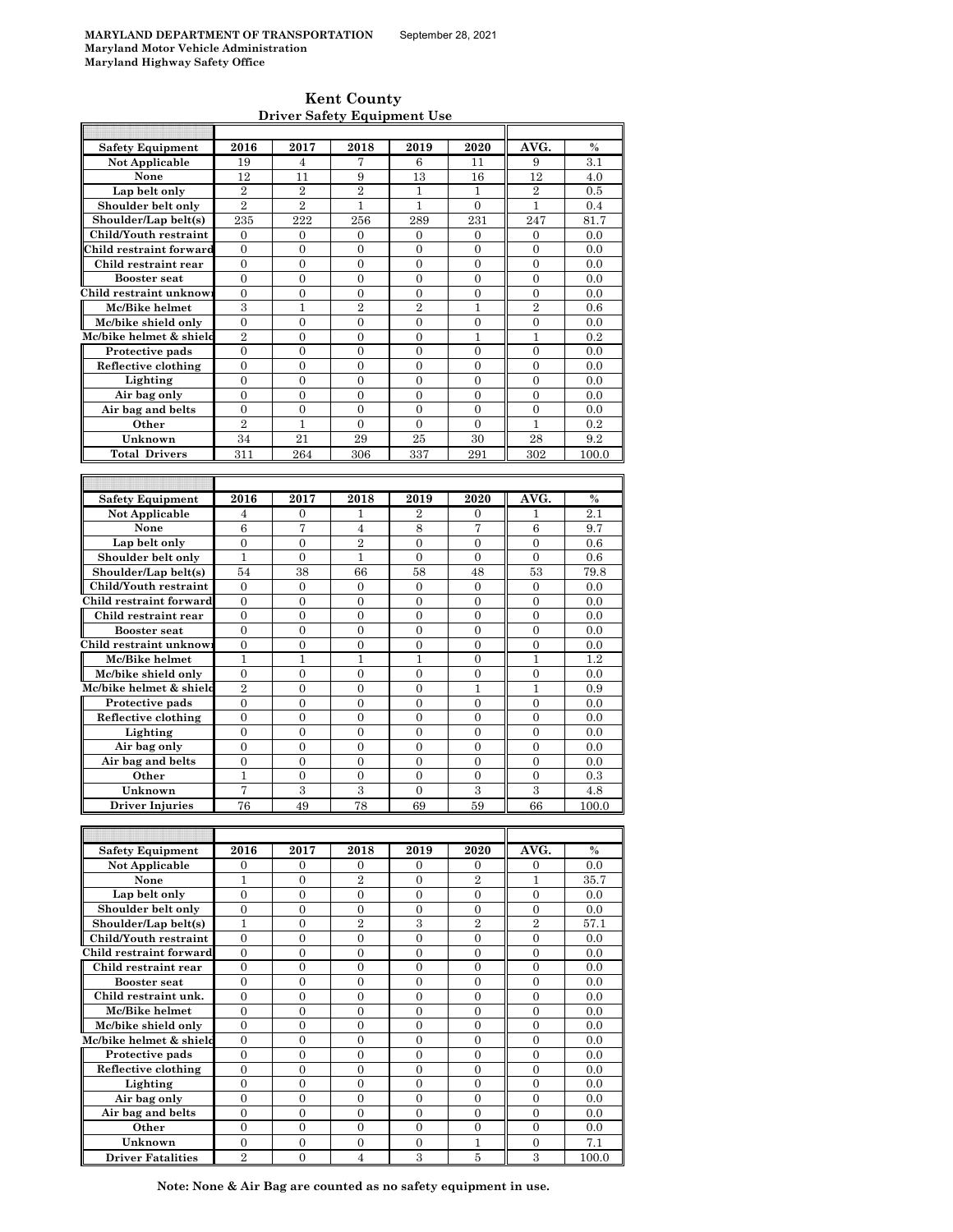**Kent County**

|                         |                  |                | Passenger Age    |                         |                  |                  |               |
|-------------------------|------------------|----------------|------------------|-------------------------|------------------|------------------|---------------|
|                         |                  |                |                  |                         |                  |                  |               |
| Passenger Age           | 2016             | 2017           | 2018             | 2019                    | 2020             | AVG.             | $\frac{0}{0}$ |
| Under 5                 | 4                | 6              | 10               | 13                      | 7                | 8                | 7.6           |
| $5-9$                   | $\bf 5$          | 14             | 32               | 9                       | 8                | 14               | 12.9          |
| $10 - 11$               | $\mathbf{1}$     | 10             | 12               | $\mathbf{1}$            | 5                | 6                | 5.5           |
| $12 - 13$               | $\mathbf{1}$     | 29             | 10               | $\overline{2}$          | $\overline{4}$   | 9                | 8.7           |
| $14 - 15$               | $\overline{3}$   | $\overline{7}$ | 15               | 16                      | $\overline{7}$   | 10               | 9.1           |
| $16 - 17$               | $\overline{3}$   | $\overline{4}$ | 9                | 17                      | $\bf 5$          | $\,8\,$          | 7.2           |
| $18 - 19$               | $\overline{4}$   | $\,3$          | 10               | 9                       | $\bf 5$          | $\,6\,$          | 5.9           |
| $20 - 24$               | 11               | $\,6$          | 8                | 11                      | $\bf 5$          | 8                | 7.8           |
| $25 - 29$               | $\boldsymbol{0}$ | $\,2$          | $\bf 5$          | 11                      | $\bf 5$          | $\bf 5$          | 4.3           |
| $30 - 34$               | $\,3$            | $\bf 5$        | $\overline{4}$   | $\bf 5$                 | $\overline{7}$   | $\bf 5$          | 4.5           |
| $35 - 39$               | $\overline{3}$   | $\overline{4}$ | $\overline{2}$   | $\overline{2}$          | $\boldsymbol{6}$ | $\boldsymbol{3}$ | 3.2           |
| $40 - 44$               | $\boldsymbol{6}$ | $\overline{4}$ | 3                | 3                       | $\overline{4}$   | $\overline{4}$   | 3.8           |
| $45 - 49$               | $\overline{2}$   | 6              | $\overline{5}$   | 3                       | $\overline{2}$   | $\overline{4}$   | 3.4           |
| $50 - 54$               | $\overline{2}$   | 3              | $\mathbf{1}$     | $\overline{4}$          | $\mathbf{1}$     | $\overline{2}$   | 2.1           |
| $55 - 59$               | $\bf 5$          | 3              | $\boldsymbol{3}$ | $\,3$                   | $\,3$            | $\,3$            | $\rm 3.2$     |
| $60 - 64$               | $\overline{2}$   | $\overline{0}$ | $\overline{2}$   | $\mathbf{1}$            | $\,3$            | $\overline{2}$   | 1.5           |
| $65 - 69$               | 3                | 3              | $\,3$            | 8                       | $\overline{2}$   | $\overline{4}$   | 3.6           |
| $70 - 79$               | $\bf 5$          | $\mathbf{1}$   | $\bf 5$          | 7                       | $\,3$            | $\overline{4}$   | 4.0           |
| $80 +$                  | $\overline{2}$   | $\mathbf{1}$   | $\overline{2}$   | $\overline{\mathbf{5}}$ | $\overline{0}$   | $\overline{2}$   | 1.9           |
| Unknown                 | $\overline{0}$   | $\overline{0}$ | $\overline{0}$   | $\overline{0}$          | $\overline{0}$   | $\overline{0}$   | 0.0           |
| <b>Total Passengers</b> | 65               | 111            | 141              | 130                     | 82               | 106              | 100.0         |
|                         |                  |                |                  |                         |                  |                  |               |
|                         |                  |                |                  |                         |                  |                  |               |
| Passenger Age           | 2016             | 2017           | 2018             | 2019                    | 2020             | AVG.             | $\%$          |
| Under 5                 | $\overline{2}$   | $\overline{2}$ | $\,3$            | $\overline{2}$          | $\overline{2}$   | $\overline{2}$   | 7.1           |
| $5-9$                   | $\overline{4}$   | 7              | $\bf 5$          | $\overline{2}$          | $\overline{4}$   | $\overline{4}$   | 14.2          |
| $10 - 11$               | $\boldsymbol{0}$ | $\overline{4}$ | 3                | $\boldsymbol{0}$        | $\overline{2}$   | $\overline{2}$   | 5.8           |
| $12 - 13$               | $\mathbf{1}$     | 10             | $\mathbf{1}$     | $\mathbf{0}$            | $\mathbf{1}$     | 3                | 8.4           |
| $14 - 15$               | $\mathbf{1}$     | $\overline{0}$ | 3                | $\bf 5$                 | $\mathbf{1}$     | $\overline{2}$   | 6.5           |
| $16 - 17$               | $\mathbf{1}$     | $\overline{0}$ | $\overline{2}$   | $\,3\,$                 | $\mathbf{1}$     | $\mathbf{1}$     | 4.5           |
| $18 - 19$               | $\mathbf{1}$     | $\overline{0}$ | $\overline{4}$   | $\mathbf{1}$            | $\mathbf{0}$     | $\mathbf{1}$     | 3.9           |
| $20 - 24$               | $\overline{2}$   | $\mathbf 1$    | $\mathbf{1}$     | $\overline{2}$          | $\mathbf{1}$     | $\mathbf{1}$     | 4.5           |
| $25 - 29$               | $\boldsymbol{0}$ | $\mathbf{1}$   | $\,3$            | $\mathbf{1}$            | $\,3$            | $\overline{2}$   | $5.2\,$       |
| $30 - 34$               | $\overline{0}$   | $\mathbf{1}$   | $\overline{2}$   | $\overline{3}$          | $\overline{0}$   | $\mathbf{1}$     | 3.9           |
| $35 - 39$               | $\mathbf{1}$     | $\overline{0}$ | $\overline{2}$   | $\mathbf{1}$            | $\overline{4}$   | $\overline{2}$   | 5.2           |
| $40 - 44$               | $\mathbf{1}$     | $\mathbf{1}$   | $\overline{0}$   | $\overline{2}$          | $\overline{2}$   | 1                | 3.9           |
| $45 - 49$               | $\overline{0}$   | $\overline{0}$ | $\overline{1}$   | $\mathbf{1}$            | $\mathbf{1}$     | $\mathbf{1}$     | 1.9           |
| $50 - 54$               | $\overline{2}$   | $\overline{0}$ | $\overline{0}$   | $\overline{0}$          | $\mathbf{1}$     | 1                | 1.9           |
| $55 - 59$               | 4                | 1              | 1                | 1                       | 1                | $\overline{2}$   | $5.2\,$       |
| $60 - 64$               | $\overline{0}$   | $\overline{0}$ | $\overline{0}$   | $\mathbf{1}$            | $\mathbf{1}$     | $\mathbf{0}$     | 1.3           |
| $65 - 69$               | $\mathbf{1}$     | $\mathbf{1}$   | 3                | 5                       | $\mathbf{1}$     | $\overline{2}$   | 7.1           |
| $70 - 79$               | $\overline{4}$   | $\overline{0}$ | $\overline{2}$   | 3                       | $\mathbf{1}$     | $\overline{2}$   | $6.5\,$       |

| Passenger Age               | 2016           | 2017           | 2018           | 2019         | 2020           | AVG.           | $\%$  |
|-----------------------------|----------------|----------------|----------------|--------------|----------------|----------------|-------|
| Under 5                     | $\overline{0}$ | $\mathbf{0}$   | $\Omega$       | $\Omega$     | $\Omega$       | $\Omega$       | 0.0   |
| $5-9$                       | $\overline{0}$ | $\overline{0}$ | $\overline{0}$ | $\mathbf{0}$ | $\overline{0}$ | $\mathbf{0}$   | 0.0   |
| $10 - 11$                   | $\overline{0}$ | $\overline{0}$ | $\Omega$       | $\Omega$     | $\Omega$       | $\Omega$       | 0.0   |
| $12 - 13$                   | $\mathbf{0}$   | $\theta$       | $\Omega$       | $\theta$     | $\Omega$       | $\Omega$       | 0.0   |
| $14 - 15$                   | $\mathbf{0}$   | $\mathbf{0}$   | $\mathbf{0}$   | $\mathbf{0}$ | $\overline{0}$ | $\mathbf{0}$   | 0.0   |
| $16 - 17$                   | $\overline{0}$ | $\overline{0}$ | $\Omega$       | $\theta$     | $\Omega$       | $\Omega$       | 0.0   |
| $18 - 19$                   | $\mathbf{0}$   | $\overline{0}$ | $\mathbf{0}$   | $\mathbf{0}$ | $\mathbf{0}$   | $\mathbf{0}$   | 0.0   |
| $20 - 24$                   | $\Omega$       | $\theta$       | $\Omega$       | $\theta$     | $\Omega$       | $\Omega$       | 0.0   |
| $25 - 29$                   | $\mathbf{0}$   | $\overline{0}$ | $\overline{0}$ | $\mathbf{0}$ | 1              | $\mathbf{0}$   | 100.0 |
| $30 - 34$                   | $\overline{0}$ | $\overline{0}$ | $\overline{0}$ | $\theta$     | $\Omega$       | $\mathbf{0}$   | 0.0   |
| $35 - 39$                   | $\overline{0}$ | $\overline{0}$ | $\Omega$       | $\Omega$     | $\Omega$       | $\Omega$       | 0.0   |
| $40 - 44$                   | $\overline{0}$ | $\overline{0}$ | $\overline{0}$ | $\mathbf{0}$ | $\Omega$       | $\Omega$       | 0.0   |
| $45 - 49$                   | $\overline{0}$ | $\overline{0}$ | $\overline{0}$ | $\Omega$     | $\Omega$       | $\Omega$       | 0.0   |
| $50 - 54$                   | $\overline{0}$ | $\overline{0}$ | $\overline{0}$ | $\mathbf{0}$ | $\overline{0}$ | $\mathbf{0}$   | 0.0   |
| $55 - 59$                   | $\overline{0}$ | $\overline{0}$ | $\overline{0}$ | $\Omega$     | $\mathbf{0}$   | $\mathbf{0}$   | 0.0   |
| $60 - 64$                   | $\overline{0}$ | $\overline{0}$ | $\overline{0}$ | $\mathbf{0}$ | $\Omega$       | $\Omega$       | 0.0   |
| $65 - 69$                   | $\overline{0}$ | $\overline{0}$ | $\overline{0}$ | $\mathbf{0}$ | $\mathbf{0}$   | $\mathbf{0}$   | 0.0   |
| $70 - 79$                   | $\overline{0}$ | $\overline{0}$ | $\overline{0}$ | $\mathbf{0}$ | $\overline{0}$ | $\mathbf{0}$   | 0.0   |
| $80 +$                      | $\mathbf{0}$   | $\overline{0}$ | $\mathbf{0}$   | $\mathbf{0}$ | $\overline{0}$ | $\mathbf{0}$   | 0.0   |
| Unknown                     | $\overline{0}$ | $\overline{0}$ | $\overline{0}$ | $\mathbf{0}$ | $\overline{0}$ | $\overline{0}$ | 0.0   |
| <b>Passenger Fatalities</b> | $\overline{0}$ | $\overline{0}$ | $\overline{0}$ | $\mathbf{0}$ | 1              | $\mathbf{0}$   | 100.0 |

**80 +** 0 1 0 4 0 1 3.2 **Unknown** 0 0 0 0 0 0 0.0 **Injured Passengers** 25 30 36 37 27 31 100.0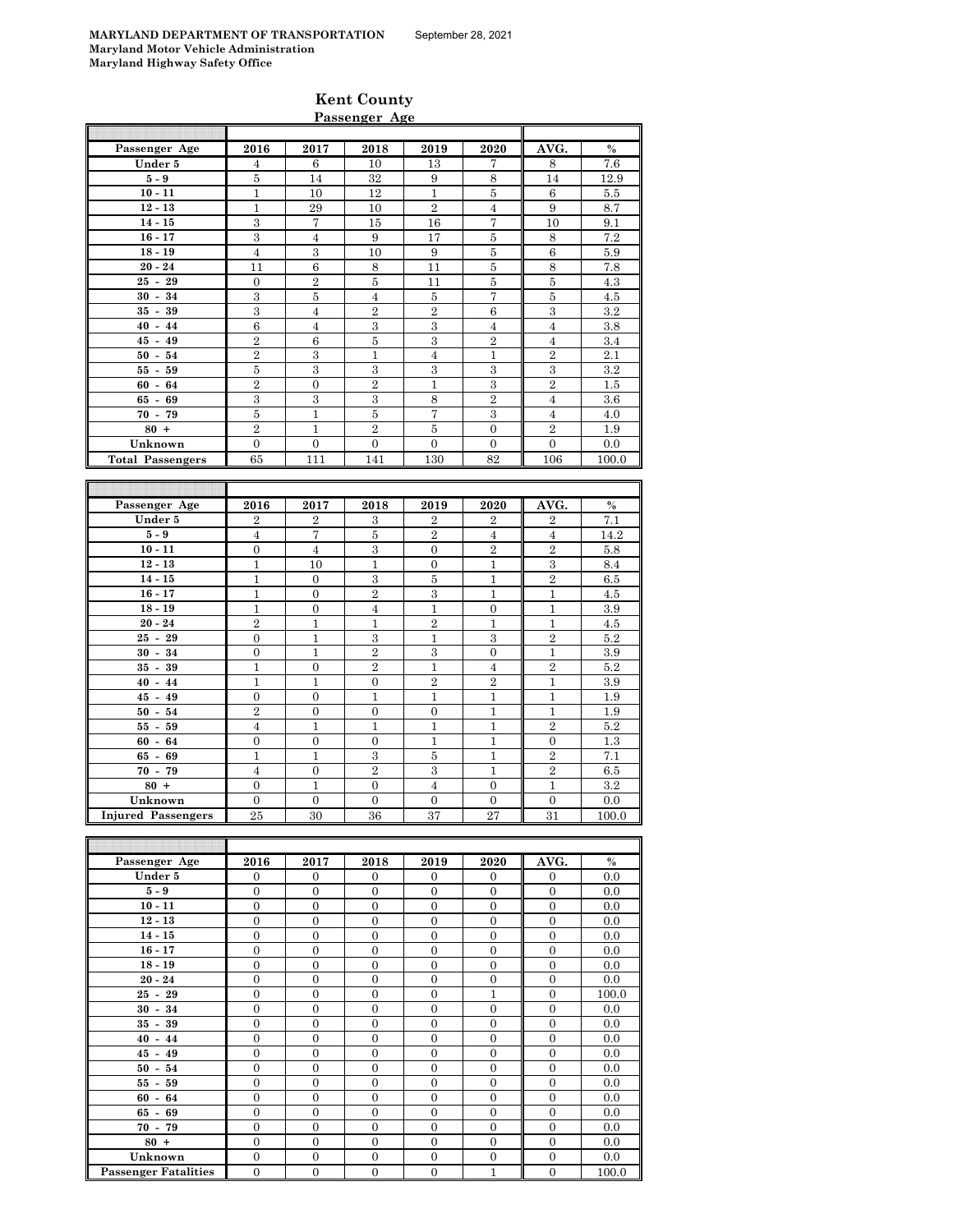|                             |                |                | I assenger achuer |                |                |                |       |
|-----------------------------|----------------|----------------|-------------------|----------------|----------------|----------------|-------|
|                             |                |                |                   |                |                |                |       |
| Passenger Gender            | 2016           | 2017           | 2018              | 2019           | 2020           | AVG.           | $\%$  |
| Male                        | 39             | 53             | 65                | 61             | 32             | 50             | 47.3  |
| Female                      | 26             | 58             | 76                | 69             | 50             | 56             | 52.7  |
| Unknown                     | $\mathbf{0}$   | $\overline{0}$ | $\overline{0}$    | $\overline{0}$ | $\overline{0}$ | $\overline{0}$ | 0.0   |
| <b>Total Passengers</b>     | 65             | 111            | 141               | 130            | 82             | 106            | 100.0 |
|                             |                |                |                   |                |                |                |       |
|                             |                |                |                   |                |                |                |       |
| Passenger Gender            | 2016           | 2017           | 2018              | 2019           | 2020           | AVG.           | $\%$  |
| Male                        | 15             | 11             | 19                | 22             | 8              | 15             | 48.4  |
| Female                      | 10             | 19             | 17                | 15             | 19             | 16             | 51.6  |
| Unknown                     | $\overline{0}$ | $\mathbf{0}$   | $\overline{0}$    | $\overline{0}$ | $\overline{0}$ | $\overline{0}$ | 0.0   |
| <b>Passenger Injuries</b>   | 25             | 30             | 36                | 37             | 27             | 31             | 100.0 |
|                             |                |                |                   |                |                |                |       |
|                             |                |                |                   |                |                |                |       |
| Passenger Gender            | 2016           | 2017           | 2018              | 2019           | 2020           | AVG.           | $\%$  |
| Male                        | $\overline{0}$ | $\overline{0}$ | $\theta$          | $\theta$       |                | $\overline{0}$ | 100.0 |
| Female                      | $\mathbf{0}$   | $\overline{0}$ | $\overline{0}$    | $\overline{0}$ | $\overline{0}$ | $\overline{0}$ | 0.0   |
| Unknown                     | $\overline{0}$ | $\overline{0}$ | $\overline{0}$    | $\overline{0}$ | $\overline{0}$ | $\overline{0}$ | 0.0   |
| <b>Passenger Fatalities</b> | $\overline{0}$ | $\overline{0}$ | $\overline{0}$    | $\mathbf{0}$   |                | $\mathbf{0}$   | 100.0 |

# **Kent County Passenger Gender**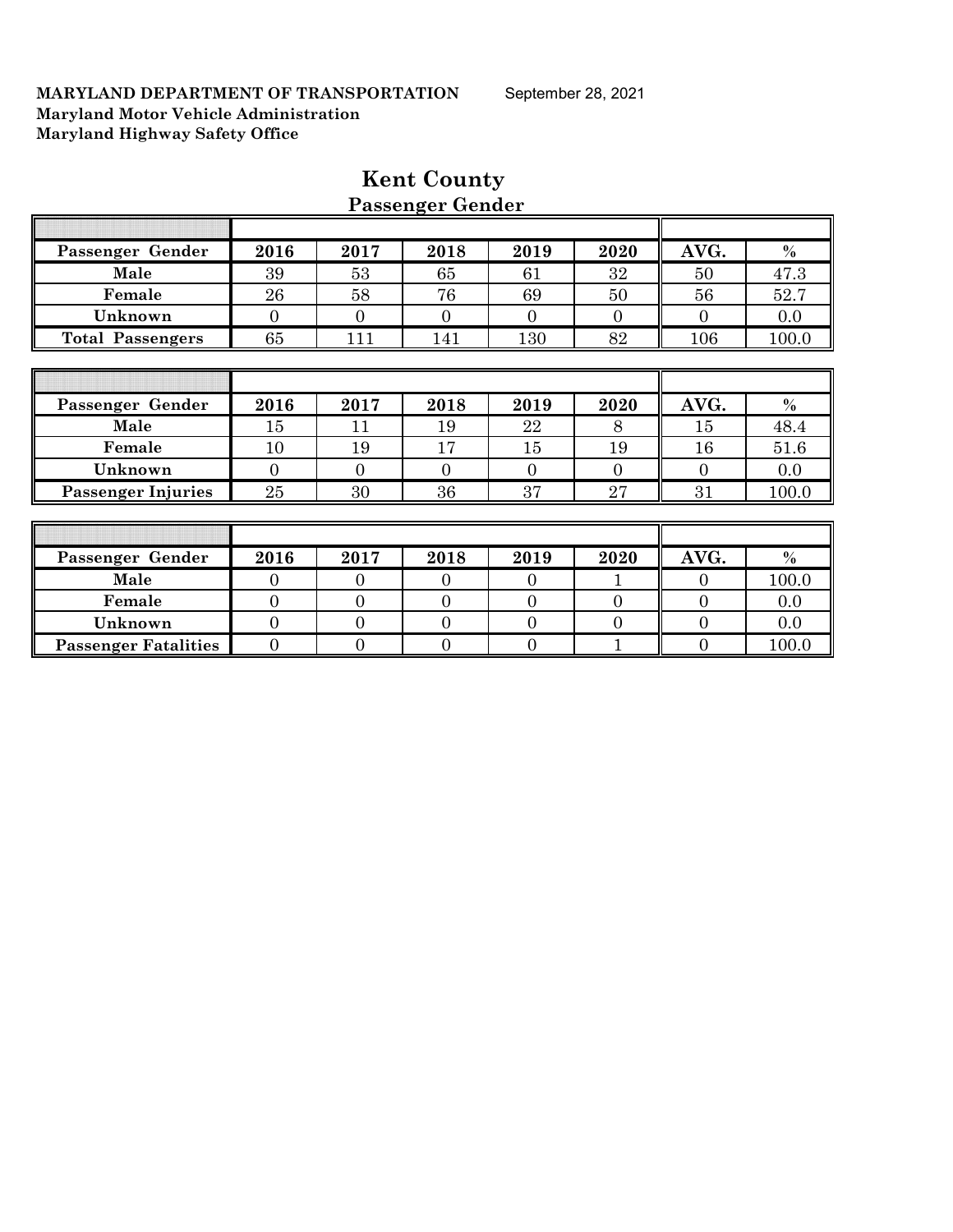**Kent County Passenger Safety Equipment Use**

| <b>Safety Equipment</b> | 2016                       | 2017                       | 2018                             | 2019                             | 2020                       | AVG.                       | $\%$       |
|-------------------------|----------------------------|----------------------------|----------------------------------|----------------------------------|----------------------------|----------------------------|------------|
| Not Applicable          | 3                          | 41                         | 34                               | 22                               | $\overline{2}$             | 20                         | 19.3       |
| None                    | 9                          | 5                          | 21                               | $\mathbf{1}$                     | 5                          | 8                          | 7.8        |
| Lap belt only           | $\overline{0}$             | $\mathbf{1}$               | $\overline{0}$                   | $\overline{4}$                   | 1                          | $\mathbf{1}$               | 1.1        |
| Shoulder belt only      | $\mathbf{1}$               | $\Omega$                   | $\mathbf{1}$                     | $\theta$                         | $\theta$                   | $\theta$                   | 0.4        |
| Shoulder/Lap belt(s)    | 42                         | 49                         | 69                               | 81                               | 62                         | 61                         | 57.3       |
| Child/Youth restraint   | $\mathbf{0}$               | $\mathbf{0}$               | $\mathbf{0}$                     | $\mathbf{0}$                     | $\mathbf{0}$               | $\mathbf{0}$               | 0.0        |
| Child restraint forward | 3                          | $\overline{2}$             | $\overline{4}$                   | 11                               | 3                          | 5                          | 4.3        |
| Child restraint rear    | $\overline{0}$             | $\overline{4}$             | $\mathbf{1}$                     | $\overline{2}$                   | $\overline{2}$             | $\overline{2}$             | 1.7        |
| <b>Booster</b> seat     | $\overline{2}$             | $\overline{2}$             | $\mathbf{1}$                     | 3                                | 1                          | $\overline{2}$             | 1.7        |
| Child restraint unk.    | $\overline{0}$             | 3                          | 4                                | $\overline{2}$                   | $\mathbf{0}$               | $\overline{2}$             | 1.7        |
| Mc/Bike helmet          | $\mathbf{1}$               | $\overline{0}$             | $\theta$                         | $\mathbf{1}$                     | $\theta$                   | $\theta$                   | 0.4        |
| Mc/bike shield only     | $\Omega$                   | $\Omega$                   | $\Omega$                         | $\Omega$                         | $\Omega$                   | $\Omega$                   | 0.0        |
| Mc/bike helmet & shield | $\overline{0}$             | $\overline{0}$             | $\overline{0}$                   | $\overline{0}$                   | 1                          | $\overline{0}$             | 0.2        |
| Protective pads         | $\overline{0}$             | $\overline{0}$             | $\overline{0}$                   | $\overline{0}$                   | $\mathbf{0}$               | $\overline{0}$             | 0.0        |
| Reflective clothing     | $\theta$                   | 0                          | $\overline{0}$                   | $\overline{0}$                   | $\mathbf{0}$               | $\theta$                   | 0.0        |
| Lighting                | $\overline{0}$             | $\overline{0}$             | $\overline{0}$                   | $\overline{0}$                   | $\overline{0}$             | $\overline{0}$             | 0.0        |
| Air bag only            | $\theta$                   | $\overline{0}$             | $\overline{0}$                   | $\overline{0}$                   | $\overline{0}$             | $\overline{0}$             | 0.0        |
| Air bag and belts       | $\theta$                   | $\Omega$                   | $\Omega$                         | $\Omega$                         | $\Omega$                   | $\Omega$                   | 0.0        |
| Other                   | $\mathbf{1}$               | $\overline{0}$             | $\overline{0}$                   | $\overline{0}$                   | $\overline{0}$             | $\overline{0}$             | 0.2        |
| Unknown                 | 3                          | $\overline{4}$             | 6                                | 3                                | 5                          | 4                          | 4.0        |
| <b>Total Passengers</b> | 65                         | 111                        | 141                              | 130                              | 82                         | 106                        | 100.0      |
|                         |                            |                            |                                  |                                  |                            |                            |            |
|                         |                            |                            |                                  |                                  |                            |                            |            |
| <b>Safety Equipment</b> | 2016                       | 2017                       | 2018                             | 2019                             | 2020                       | AVG.                       | %          |
| Not Applicable          | 1                          | 13                         | 1                                | 5                                | $\Omega$                   | $\overline{4}$             | 12.9       |
| None                    | 3                          | 3                          | 9                                | $\mathbf{1}$                     | $\overline{2}$             | $\overline{4}$             | 11.6       |
| Lap belt only           | $\overline{0}$             | $\overline{0}$             | $\overline{0}$                   | $\mathbf{1}$                     | $\overline{0}$             | $\overline{0}$             | 0.6        |
| Shoulder belt only      | $\overline{0}$             | $\overline{0}$             | $\mathbf{1}$                     | $\overline{0}$                   | $\mathbf{0}$               | $\overline{0}$             | 0.6        |
| Shoulder/Lap belt(s)    | 14                         | 10                         | 18                               | 24                               | 21                         | 17                         | 56.1       |
| Child/Youth restraint   | $\Omega$                   | $\Omega$                   | $\overline{0}$                   | $\Omega$                         | $\Omega$                   | $\mathbf{0}$               | 0.0        |
| Child restraint forward | $\overline{2}$             | $\overline{0}$             | $\overline{2}$                   | $\mathbf{1}$                     | 1                          | $\mathbf{1}$               | 3.9        |
| Child restraint rear    | $\overline{0}$             | $\mathbf{1}$               | $\overline{0}$                   | $\mathbf{1}$                     | $\mathbf{0}$               | $\overline{0}$             | 1.3        |
| <b>Booster seat</b>     | $\overline{2}$             | $\overline{2}$             | $\overline{0}$                   | $\overline{2}$                   | $\mathbf{1}$               | $\mathbf{1}$               | 4.5        |
| Child restraint unk.    | $\overline{0}$             | $\overline{0}$             | $\overline{0}$                   | $\overline{0}$                   | $\overline{0}$             | $\overline{0}$             | 0.0        |
| Mc/Bike helmet          | $\mathbf{1}$               | 0                          | $\overline{0}$                   | 1                                | $\overline{0}$             | $\overline{0}$             | 1.3        |
| Mc/bike shield only     | $\Omega$                   | $\Omega$                   | $\Omega$                         | $\Omega$                         | $\Omega$                   | $\Omega$                   | 0.0        |
| Mc/bike helmet & shield | $\overline{0}$             | 0                          | $\overline{0}$                   | $\overline{0}$                   | 1                          | $\overline{0}$             | 0.6        |
| Protective pads         | $\overline{0}$             | $\overline{0}$             | $\overline{0}$                   | $\overline{0}$                   | $\mathbf{0}$               | $\overline{0}$             | 0.0        |
| Reflective clothing     | $\Omega$                   | $\Omega$                   | $\theta$                         | $\theta$                         | $\Omega$                   | $\Omega$                   | 0.0        |
| Lighting                | $\theta$                   | $\overline{0}$             | $\overline{0}$                   | $\overline{0}$                   | $\overline{0}$             | $\overline{0}$             | 0.0        |
| Air bag only            |                            |                            |                                  |                                  |                            |                            |            |
| Air bag and belts       | $\Omega$<br>$\overline{0}$ | $\theta$<br>$\overline{0}$ | $\overline{0}$<br>$\overline{0}$ | $\overline{0}$<br>$\overline{0}$ | $\Omega$<br>$\overline{0}$ | $\theta$<br>$\overline{0}$ | 0.0<br>0.0 |

| <b>Safety Equipment</b>     | 2016     | 2017     | 2018     | 2019     | 2020     | AVG.     | $\frac{0}{0}$ |
|-----------------------------|----------|----------|----------|----------|----------|----------|---------------|
| Not Applicable              | $\Omega$ | $\Omega$ | $\Omega$ | $\Omega$ | $\Omega$ | $\Omega$ | 0.0           |
| None                        | $\Omega$ | $\Omega$ | $\Omega$ | $\Omega$ | $\Omega$ | $\Omega$ | 0.0           |
| Lap belt only               | $\Omega$ | $\Omega$ | $\Omega$ | $\Omega$ | $\Omega$ | $\theta$ | 0.0           |
| Shoulder belt only          | $\theta$ | $\theta$ | $\theta$ | $\theta$ | $\theta$ | $\theta$ | 0.0           |
| Shoulder/Lap belt(s)        | $\theta$ | $\Omega$ | $\Omega$ | $\Omega$ | $\Omega$ | $\Omega$ | 0.0           |
| Child/Youth restraint       | $\Omega$ | $\Omega$ | $\Omega$ | $\Omega$ | $\Omega$ | $\theta$ | 0.0           |
| Child restraint forward     | $\Omega$ | $\Omega$ | $\Omega$ | $\Omega$ | $\Omega$ | $\theta$ | 0.0           |
| Child restraint rear        | $\theta$ | $\theta$ | $\theta$ | $\theta$ | $\Omega$ | $\theta$ | 0.0           |
| <b>Booster seat</b>         | $\Omega$ | $\Omega$ | $\Omega$ | $\Omega$ | $\Omega$ | $\Omega$ | 0.0           |
| Child restraint unk.        | $\Omega$ | $\Omega$ | 0        | $\Omega$ | $\theta$ | $\theta$ | 0.0           |
| Mc/Bike helmet              | $\Omega$ | $\Omega$ | $\Omega$ | $\Omega$ | $\Omega$ | $\theta$ | 0.0           |
| Mc/bike shield only         | $\Omega$ | $\Omega$ | $\Omega$ | $\Omega$ | $\Omega$ | $\theta$ | 0.0           |
| Mc/bike helmet & shield     | $\Omega$ | $\Omega$ | $\Omega$ | $\Omega$ | $\Omega$ | $\theta$ | 0.0           |
| Protective pads             | $\theta$ | $\Omega$ | $\Omega$ | $\Omega$ | $\Omega$ | $\theta$ | 0.0           |
| Reflective clothing         | $\Omega$ | $\Omega$ | $\Omega$ | $\Omega$ | $\Omega$ | $\theta$ | 0.0           |
| Lighting                    | $\Omega$ | $\Omega$ | $\Omega$ | $\Omega$ | $\Omega$ | $\theta$ | 0.0           |
| Air bag only                | $\Omega$ | $\Omega$ | $\Omega$ | $\Omega$ | $\Omega$ | $\theta$ | 0.0           |
| Air bag and belts           | $\Omega$ | $\Omega$ | $\Omega$ | $\Omega$ | $\Omega$ | $\theta$ | 0.0           |
| Other                       | $\Omega$ | $\Omega$ | $\Omega$ | $\Omega$ | $\Omega$ | $\Omega$ | 0.0           |
| Unknown                     | $\Omega$ | $\Omega$ | $\Omega$ | $\Omega$ |          | $\theta$ | 100.0         |
| <b>Passenger Fatalities</b> | $\Omega$ | $\Omega$ | $\Omega$ | $\Omega$ |          | $\theta$ | 100.0         |

**Other**  $\begin{array}{|c|c|c|c|c|c|} \hline 0 & 0 & 0 & 0 & 0 & 0 & 0.0 \ \hline \end{array}$ **Unknown** 2 1 5 1 1 2 6.5<br> **Senger Injuries** 25 30 36 37 27 31 100.0

 **Passenger Injuries** 

F

**Note: None & Air Bag are counted as no safety equipment in use.**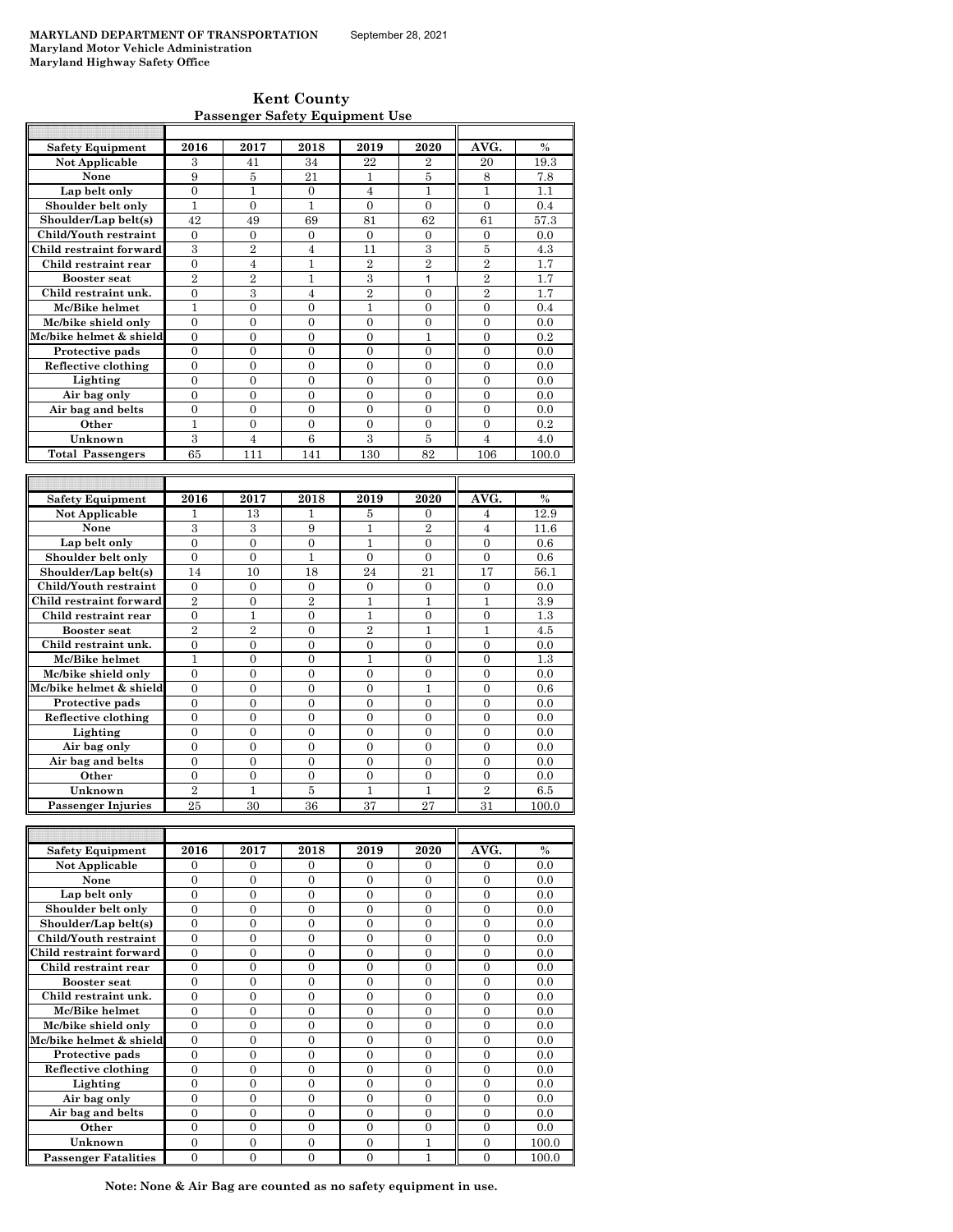# **Kent County Non-Motorist Age**

| Non-Motorist Age           | 2016             | 2017             | 2018             | 2019             | 2020             | AVG.             | $\%$    |
|----------------------------|------------------|------------------|------------------|------------------|------------------|------------------|---------|
| Under 5                    | $\mathbf{0}$     | $\mathbf{0}$     | $\mathbf{0}$     | $\mathbf{0}$     | $\mathbf{0}$     | $\mathbf{0}$     | 0.0     |
| $5-9$                      | $\Omega$         | $\Omega$         | $\overline{0}$   | $\mathbf{1}$     | $\overline{0}$   | $\overline{0}$   | 3.8     |
| $10 - 15$                  | $\overline{2}$   | $\mathbf{0}$     | $\overline{0}$   | $\overline{0}$   | $\mathbf{1}$     | $\mathbf{1}$     | 11.5    |
| $16 - 17$                  | $\overline{0}$   | $\overline{0}$   | $\overline{0}$   | $\overline{0}$   | $\mathbf{0}$     | $\overline{0}$   | 0.0     |
| $18 - 19$                  | $\overline{0}$   | $\overline{0}$   | $\overline{0}$   | $\overline{0}$   | $\overline{0}$   | $\overline{0}$   | $0.0\,$ |
| $20 - 24$                  | $\overline{0}$   | $\mathbf{1}$     | $\overline{0}$   | $\mathbf{0}$     | $\mathbf{1}$     | $\overline{0}$   | 7.7     |
| $25 - 29$                  | $\mathbf{1}$     | $\mathbf{1}$     | $\mathbf{0}$     | $\mathbf{1}$     | $\boldsymbol{0}$ | $\mathbf{1}$     | 11.5    |
| $30 - 34$                  | $\overline{0}$   | $\overline{0}$   | $\mathbf{1}$     | $\overline{0}$   | $\overline{0}$   | $\overline{0}$   | 3.8     |
| $35 - 39$                  | $\mathbf{1}$     | $\overline{0}$   | $\boldsymbol{0}$ | $\mathbf{1}$     | $\overline{0}$   | $\overline{0}$   | 7.7     |
| $40 - 44$                  | $\overline{0}$   | $\overline{0}$   | $\mathbf{1}$     | $\overline{2}$   | $\overline{0}$   | $\mathbf{1}$     | 11.5    |
| $45 - 49$                  | $\overline{1}$   | $\overline{0}$   | $\overline{0}$   | $\overline{0}$   | $\overline{0}$   | $\overline{0}$   | 3.8     |
| $50 - 54$                  | $\overline{0}$   | $\overline{0}$   | $\overline{0}$   | $\mathbf{1}$     | $\mathbf{1}$     | $\overline{0}$   | 7.7     |
| $55 - 59$                  | $\mathbf{1}$     | $\,2$            | $\mathbf{1}$     | $\boldsymbol{0}$ | $\boldsymbol{0}$ | $\mathbf{1}$     | 15.4    |
| $60 - 64$                  | $\overline{0}$   | $\mathbf{0}$     | $\Omega$         | $\overline{0}$   | $\overline{0}$   | $\overline{0}$   | 0.0     |
| $65 - 69$                  | $\mathbf{1}$     | $\overline{0}$   | $\overline{0}$   | $\overline{0}$   | $\overline{0}$   | $\overline{0}$   | 3.8     |
| $70 - 79$                  | $\overline{0}$   | $\mathbf{1}$     | $\overline{0}$   | $\mathbf{1}$     | $\overline{0}$   | $\overline{0}$   | 7.7     |
| $80 +$                     | $\overline{0}$   | $\mathbf{1}$     | $\overline{0}$   | $\mathbf{0}$     | $\overline{0}$   | $\overline{0}$   | 3.8     |
| Unknown                    | $\mathbf{0}$     | $\mathbf{0}$     | $\mathbf{0}$     | $\mathbf{0}$     | $\mathbf{0}$     | $\mathbf{0}$     | 0.0     |
| <b>Total Non-Motorists</b> | $\overline{7}$   | 6                | 3                | $\overline{7}$   | 3                | 5                | 100.0   |
|                            |                  |                  |                  |                  |                  |                  |         |
|                            |                  |                  |                  |                  |                  |                  |         |
| Non-Motorist Age           | 2016             | 2017             | 2018             | 2019             | 2020             | AVG.             | $\%$    |
| Under 5                    | $\overline{0}$   | $\mathbf{0}$     | $\boldsymbol{0}$ | $\boldsymbol{0}$ | $\mathbf{0}$     | $\boldsymbol{0}$ | 0.0     |
| $5-9$                      | $\overline{0}$   | $\mathbf{0}$     | $\Omega$         | $\mathbf{1}$     | $\overline{0}$   | $\overline{0}$   | 5.0     |
| $10 - 15$                  | $\overline{2}$   | $\overline{0}$   | $\overline{0}$   | $\overline{0}$   | $\mathbf{1}$     | $\mathbf{1}$     | 15.0    |
| $16 - 17$                  | $\mathbf{0}$     | $\mathbf{0}$     | $\mathbf{0}$     | $\mathbf{0}$     | $\overline{0}$   | $\overline{0}$   | 0.0     |
| $18 - 19$                  | $\mathbf{0}$     | $\mathbf{0}$     | $\mathbf{0}$     | $\mathbf{0}$     | $\overline{0}$   | $\overline{0}$   | 0.0     |
| $20 - 24$                  | $\overline{0}$   | $\mathbf{1}$     | $\overline{0}$   | $\mathbf{0}$     | $\mathbf{1}$     | $\overline{0}$   | 10.0    |
| $25 - 29$                  | $\mathbf{0}$     | $\mathbf{1}$     | $\overline{0}$   | $\mathbf{1}$     | $\boldsymbol{0}$ | $\overline{0}$   | 10.0    |
| $30 - 34$                  | $\overline{0}$   | $\overline{0}$   | $\mathbf{1}$     | $\overline{0}$   | $\overline{0}$   | $\overline{0}$   | 5.0     |
| $35 - 39$                  | $\overline{1}$   | $\overline{0}$   | $\boldsymbol{0}$ | $\mathbf{1}$     | $\boldsymbol{0}$ | $\overline{0}$   | 10.0    |
| $40 - 44$                  | $\boldsymbol{0}$ | $\boldsymbol{0}$ | $\mathbf 1$      | $\mathbf{1}$     | $\boldsymbol{0}$ | $\boldsymbol{0}$ | 10.0    |
| $45 - 49$                  | $\mathbf{1}$     | $\Omega$         | $\Omega$         | $\Omega$         | $\Omega$         | $\Omega$         | 50      |

| $40 - 44$          |   |  |  | 10.0  |
|--------------------|---|--|--|-------|
| $45 - 49$          |   |  |  | 5.0   |
| $50 - 54$          |   |  |  | 0.0   |
| $55 - 59$          |   |  |  | 20.0  |
| $60 - 64$          |   |  |  | 0.0   |
| $65 - 69$          |   |  |  | 0.0   |
| $70 - 79$          |   |  |  | 5.0   |
| $80 +$             |   |  |  | 5.0   |
| Unknown            | 0 |  |  | 0.0   |
| Inj. Non-Motorists |   |  |  | 100.0 |

| Non-Motorist Age             | 2016           | 2017           | 2018           | 2019           | 2020             | AVG.           | $\%$  |
|------------------------------|----------------|----------------|----------------|----------------|------------------|----------------|-------|
| Under 5                      | $\Omega$       | $\overline{0}$ | $\Omega$       | $\Omega$       | $\Omega$         | $\Omega$       | 0.0   |
| $5 - 9$                      | $\overline{0}$ | $\overline{0}$ | $\overline{0}$ | $\mathbf{0}$   | $\overline{0}$   | $\mathbf{0}$   | 0.0   |
| $10 - 15$                    | $\mathbf{0}$   | $\overline{0}$ | $\overline{0}$ | $\mathbf{0}$   | $\overline{0}$   | $\mathbf{0}$   | 0.0   |
| $16 - 17$                    | $\mathbf{0}$   | $\overline{0}$ | $\overline{0}$ | $\overline{0}$ | $\overline{0}$   | $\mathbf{0}$   | 0.0   |
| $18 - 19$                    | $\theta$       | $\overline{0}$ | $\theta$       | $\overline{0}$ | $\overline{0}$   | $\overline{0}$ | 0.0   |
| $20 - 24$                    | $\Omega$       | $\overline{0}$ | $\Omega$       | $\Omega$       | $\overline{0}$   | $\Omega$       | 0.0   |
| $25 - 29$                    | $\mathbf{0}$   | $\overline{0}$ | $\overline{0}$ | $\mathbf{0}$   | $\overline{0}$   | $\overline{0}$ | 0.0   |
| $30 - 34$                    | $\overline{0}$ | $\overline{0}$ | $\overline{0}$ | $\overline{0}$ | $\overline{0}$   | $\overline{0}$ | 0.0   |
| $35 - 39$                    | $\mathbf{0}$   | $\overline{0}$ | $\overline{0}$ | $\overline{0}$ | $\overline{0}$   | $\mathbf{0}$   | 0.0   |
| $40 - 44$                    | $\theta$       | $\overline{0}$ | $\theta$       | $\overline{0}$ | $\overline{0}$   | $\overline{0}$ | 0.0   |
| $45 - 49$                    | $\Omega$       | $\overline{0}$ | $\Omega$       | $\Omega$       | $\Omega$         | $\Omega$       | 0.0   |
| $50 - 54$                    | $\mathbf{0}$   | $\overline{0}$ | $\overline{0}$ | $\overline{0}$ | $\overline{0}$   | $\overline{0}$ | 0.0   |
| $55 - 59$                    | $\overline{0}$ | $\overline{0}$ | $\overline{0}$ | $\overline{0}$ | $\overline{0}$   | $\overline{0}$ | 0.0   |
| $60 - 64$                    | $\mathbf{0}$   | $\overline{0}$ | $\overline{0}$ | $\overline{0}$ | $\overline{0}$   | $\mathbf{0}$   | 0.0   |
| $65 - 69$                    | $\overline{0}$ | $\mathbf{0}$   | $\overline{0}$ | $\mathbf{0}$   | $\overline{0}$   | $\overline{0}$ | 0.0   |
| $70 - 79$                    | $\Omega$       | 1              | $\Omega$       | $\Omega$       | $\Omega$         | $\Omega$       | 100.0 |
| $80 +$                       | $\mathbf{0}$   | $\overline{0}$ | $\Omega$       | $\mathbf{0}$   | $\overline{0}$   | $\Omega$       | 0.0   |
| Unknown                      | $\overline{0}$ | $\overline{0}$ | $\overline{0}$ | $\mathbf{0}$   | $\boldsymbol{0}$ | $\overline{0}$ | 0.0   |
| <b>Non-Motor. Fatalities</b> | $\mathbf{0}$   | $\overline{1}$ | $\overline{0}$ | $\mathbf{0}$   | $\boldsymbol{0}$ | $\overline{0}$ | 100.0 |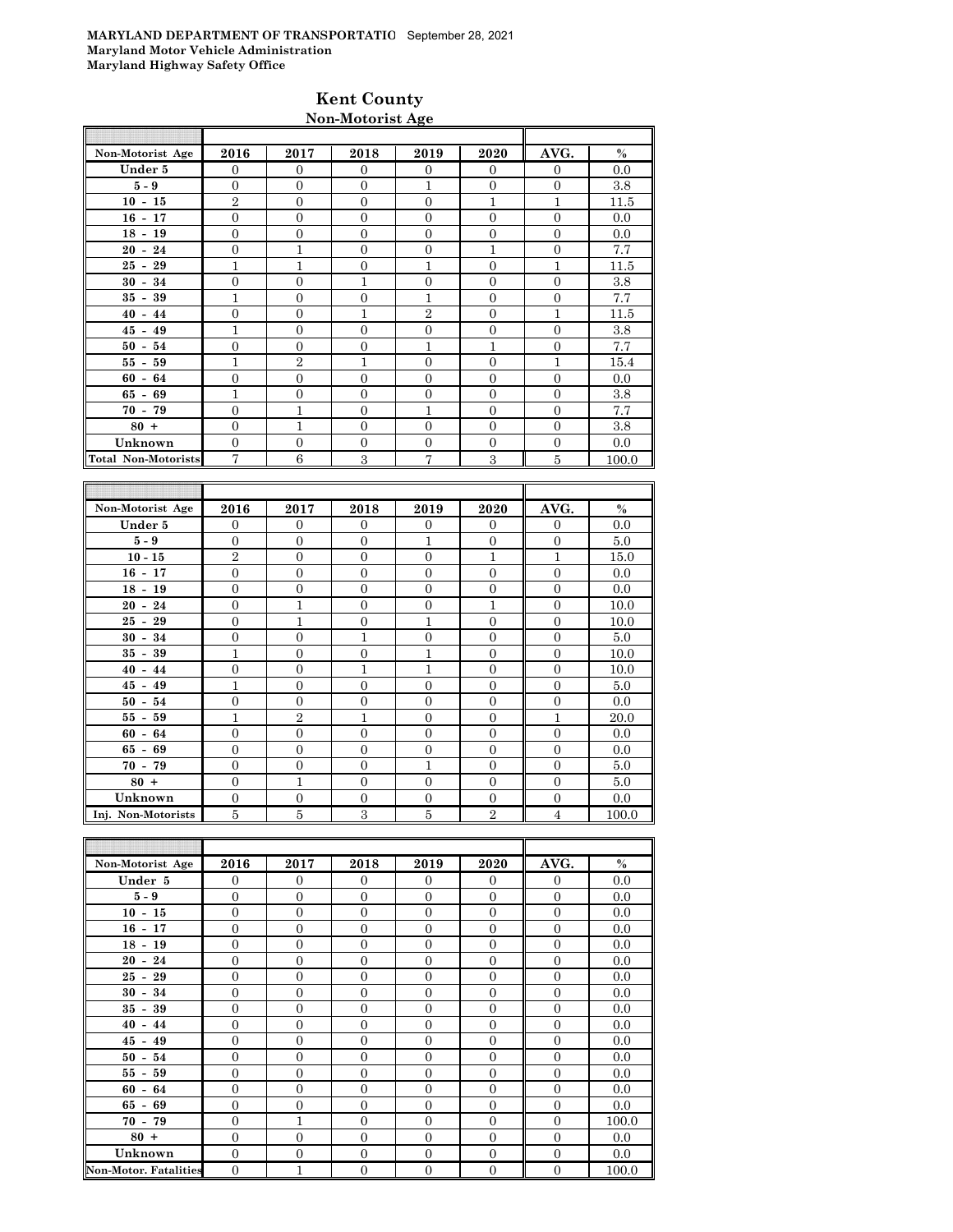| Non-Motorist Gender            | 2016           | 2017           | 2018           | 2019           | 2020             | AVG.           | $\%$  |
|--------------------------------|----------------|----------------|----------------|----------------|------------------|----------------|-------|
| Male                           | 5              | 5              | 2              | 6              | 3                | 4              | 80.8  |
| Female                         | $\overline{2}$ | $\mathbf{1}$   |                | 1              | $\boldsymbol{0}$ | 1              | 19.2  |
| Unknown                        | $\mathbf{0}$   | $\overline{0}$ | $\overline{0}$ | $\theta$       | $\overline{0}$   | $\overline{0}$ | 0.0   |
| <b>Total Non-Motorists</b>     | $\overline{7}$ | 6              | 3              | 7              | 3                | $\overline{5}$ | 100.0 |
|                                |                |                |                |                |                  |                |       |
|                                |                |                |                |                |                  |                |       |
| Non-Motorist Gender            | 2016           | 2017           | 2018           | 2019           | 2020             | AVG.           | $\%$  |
| Male                           | 4              | 4              | 2              | 4              | $\overline{2}$   | 3              | 80.0  |
| Female                         | 1              | 1              | 1              | 1              | $\overline{0}$   | 1              | 20.0  |
| Unknown                        | $\overline{0}$ | $\overline{0}$ | $\overline{0}$ | $\overline{0}$ | $\overline{0}$   | $\overline{0}$ | 0.0   |
| <b>Non-Motorist Injuries</b>   | $\overline{5}$ | $\overline{5}$ | 3              | $\overline{5}$ | 2                | 4              | 100.0 |
|                                |                |                |                |                |                  |                |       |
|                                |                |                |                |                |                  |                |       |
| Non-Motorist Gender            | 2016           | 2017           | 2018           | 2019           | 2020             | AVG.           | $\%$  |
| Male                           | $\overline{0}$ | 1              | $\Omega$       | $\Omega$       | $\Omega$         | $\Omega$       | 100.0 |
| Female                         | $\overline{0}$ | $\overline{0}$ | $\overline{0}$ | $\theta$       | $\overline{0}$   | $\overline{0}$ | 0.0   |
| Unknown                        | $\overline{0}$ | $\overline{0}$ | $\overline{0}$ | $\overline{0}$ | $\overline{0}$   | $\overline{0}$ | 0.0   |
| <b>Non-Motorist Fatalities</b> | $\overline{0}$ |                | 0              | $\overline{0}$ | 0                | $\overline{0}$ | 100.0 |

# **Kent County Non-Motorist Gender**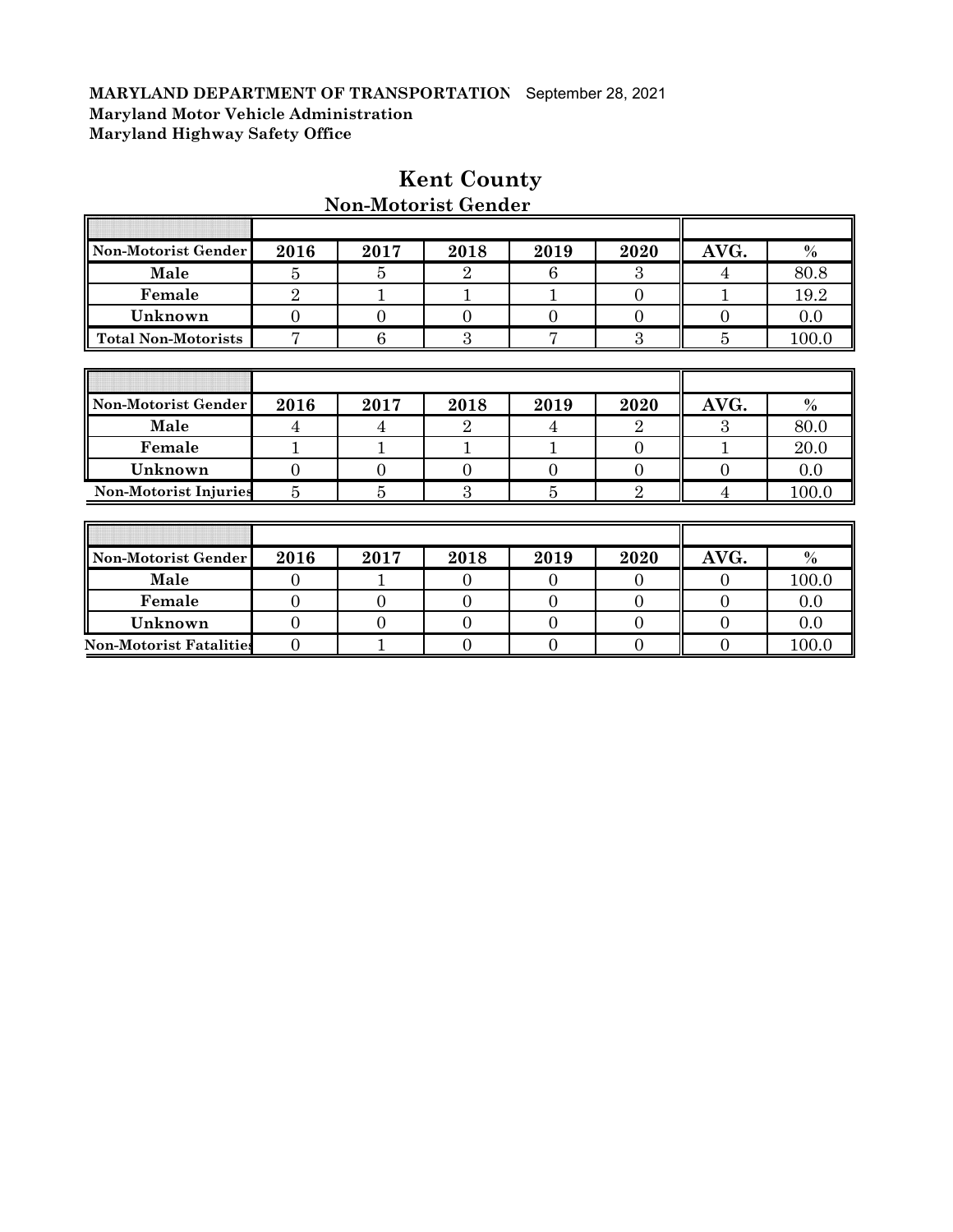| <b>Kent County</b>    |  |
|-----------------------|--|
| Non-Motorist Location |  |

|                                  |                  |                  | 11011 MO001150 LOCA01011 |                  |                  |                  |       |
|----------------------------------|------------------|------------------|--------------------------|------------------|------------------|------------------|-------|
|                                  |                  |                  |                          |                  |                  |                  |       |
| Non-Motorist Location            | 2016             | 2017             | 2018                     | 2019             | 2020             | AVG.             | $\%$  |
| Not App.                         | 0                | 0                | 0                        | 0                | 1                | 0                | 3.8   |
| Shoulder                         | $\mathbf{0}$     | $\mathbf{0}$     | $\overline{0}$           | $\overline{0}$   | $\overline{0}$   | $\Omega$         | 0.0   |
| Curb                             | $\mathbf{0}$     | $\mathbf{0}$     | $\overline{0}$           | $\overline{0}$   | $\overline{0}$   | $\overline{0}$   | 0.0   |
| Sidewalk                         | $\overline{0}$   | 0                | $\overline{0}$           | $\boldsymbol{0}$ | $\mathbf{0}$     | $\mathbf{0}$     | 0.0   |
| <b>Outside Right of Way</b>      | $\mathbf{0}$     | $\mathbf{0}$     | $\mathbf{0}$             | $\overline{0}$   | $\overline{0}$   | $\overline{0}$   | 0.0   |
| On Rd. at Crosswalk              | $\mathbf{1}$     | $\mathbf{1}$     | $\mathbf{1}$             | $\mathbf{0}$     | $\overline{0}$   | $\mathbf{1}$     | 11.5  |
| On Rd. Not at Cross.             | $\overline{2}$   | 3                | $\overline{0}$           | $\overline{2}$   | $\overline{0}$   | $\mathbf{1}$     | 26.9  |
| In School Bus Zone               | $\overline{0}$   | $\overline{0}$   | $\overline{0}$           | $\overline{0}$   | $\overline{0}$   | $\overline{0}$   | 0.0   |
| In Bikeway                       | $\mathbf{0}$     | $\overline{0}$   | $\Omega$                 | $\overline{0}$   | $\Omega$         | $\Omega$         | 0.0   |
| <b>At Inter Marked Crosswal</b>  | $\mathbf{1}$     | 1                | $\overline{0}$           | $\mathbf{1}$     | $\mathbf{0}$     | $\mathbf{1}$     | 11.5  |
| <b>At Inter No Crosswalk</b>     | $\theta$         | $\mathbf{0}$     | 1                        | 1                | 1                | 1                | 11.5  |
| <b>Driveway Access</b>           | $\mathbf{0}$     | $\mathbf{0}$     | $\overline{0}$           | $\overline{0}$   | $\mathbf{0}$     | $\overline{0}$   | 0.0   |
| Median                           | $\mathbf{0}$     | $\mathbf{0}$     | $\overline{0}$           | $\overline{0}$   | $\mathbf{0}$     | $\overline{0}$   | 0.0   |
| Island                           | $\theta$         | $\mathbf{0}$     | $\mathbf{0}$             | 0                | $\overline{0}$   | $\mathbf{0}$     | 0.0   |
| <b>Shared Use Path or Trails</b> | $\mathbf{0}$     | $\mathbf{0}$     | $\mathbf{0}$             | 1                | $\overline{0}$   | $\mathbf{0}$     | 3.8   |
| <b>Inside Building</b>           | $\Omega$         | $\Omega$         | $\Omega$                 | $\overline{0}$   | $\Omega$         | $\Omega$         | 0.0   |
| Midblock Marked Crosswa          | $\mathbf{0}$     | $\mathbf{0}$     | $\overline{0}$           | $\overline{0}$   | $\mathbf{0}$     | $\overline{0}$   | 0.0   |
| Other/Unk.                       | 3                | 1                | $\mathbf 1$              | $\sqrt{2}$       | 1                | $\sqrt{2}$       | 30.8  |
| <b>Total Non-Motorists</b>       | 7                | $\,6$            | 3                        | 7                | 3                | $\overline{5}$   | 100.0 |
|                                  |                  |                  |                          |                  |                  |                  |       |
|                                  |                  |                  |                          |                  |                  |                  |       |
| <b>Non-Motorist Location</b>     | 2016             | 2017             | 2018                     | 2019             | 2020             | AVG.             | $\%$  |
| Not App.                         | 0                | 0                | 0                        | 0                | 0                | 0                | 0.0   |
| Shoulder                         | $\Omega$         | $\overline{0}$   | $\Omega$                 | $\overline{0}$   | $\overline{0}$   | $\Omega$         | 0.0   |
| Curb                             | $\overline{0}$   | $\boldsymbol{0}$ | $\overline{0}$           | $\overline{0}$   | $\overline{0}$   | $\overline{0}$   | 0.0   |
| Sidewalk                         | $\mathbf{0}$     | $\mathbf{0}$     | $\mathbf{0}$             | 0                | $\mathbf{0}$     | $\mathbf{0}$     | 0.0   |
| <b>Outside Right of Way</b>      | $\overline{0}$   | $\overline{0}$   | $\overline{0}$           | $\overline{0}$   | $\overline{0}$   | $\overline{0}$   | 0.0   |
| On Rd. at Crosswalk              | $\mathbf{1}$     | $\mathbf{1}$     | $\mathbf{1}$             | $\overline{0}$   | $\overline{0}$   | $\mathbf{1}$     | 15.0  |
| On Rd. Not at Cross.             | $\mathbf{1}$     | $\overline{2}$   | $\overline{0}$           | $\overline{2}$   | $\overline{0}$   | $\mathbf{1}$     | 25.0  |
| In School Bus Zone               | 0                | 0                | $\mathbf{0}$             | 0                | $\overline{0}$   | 0                | 0.0   |
| In Bikeway                       | $\overline{0}$   | $\overline{0}$   | $\overline{0}$           | 0                | $\overline{0}$   | $\overline{0}$   | 0.0   |
| <b>Inter Marked Crosswalk</b>    | $\mathbf{1}$     | $\mathbf{1}$     | $\overline{0}$           | 1                | $\overline{0}$   | $\mathbf{1}$     | 15.0  |
| <b>At Inters No Crosswalk</b>    | $\overline{0}$   | $\overline{0}$   | $\mathbf{1}$             | 1                | 1                | $\mathbf{1}$     | 15.0  |
| <b>Driveway Access</b>           | $\overline{0}$   | 0                | $\boldsymbol{0}$         | $\boldsymbol{0}$ | $\overline{0}$   | $\mathbf{0}$     | 0.0   |
| Median                           | $\overline{0}$   | $\overline{0}$   | $\overline{0}$           | $\overline{0}$   | $\overline{0}$   | $\overline{0}$   | 0.0   |
| Island                           | $\overline{0}$   | $\overline{0}$   | $\overline{0}$           | $\boldsymbol{0}$ | $\overline{0}$   | $\overline{0}$   | 0.0   |
| <b>Shared Use Path or Trails</b> | 0                | 0                | 0                        | 1                | 0                | 0                | 5.0   |
| <b>Inside Building</b>           | $\mathbf{0}$     | $\overline{0}$   | $\overline{0}$           | $\overline{0}$   | $\overline{0}$   | $\overline{0}$   | 0.0   |
| Midblock Marked Crosswa          | $\boldsymbol{0}$ | $\boldsymbol{0}$ | $\overline{0}$           | $\overline{0}$   | $\boldsymbol{0}$ | $\boldsymbol{0}$ | 0.0   |
| Other/Unk.                       | $\overline{2}$   | $\mathbf{1}$     | $\mathbf{1}$             | $\overline{0}$   | $\mathbf{1}$     | $\mathbf{1}$     | 25.0  |
| <b>Injured Non-Motorists</b>     | $\overline{5}$   | 5                | 3                        | 5                | $\overline{2}$   | $\overline{4}$   |       |
|                                  |                  |                  |                          |                  |                  |                  | 100.0 |
|                                  |                  |                  |                          |                  |                  |                  |       |
|                                  |                  |                  |                          |                  |                  |                  |       |
| Non-Motorist Location            | 2016             | 2017             | 2018                     | 2019             | 2020             | AVG.             | $\%$  |
| Not App.                         | $\mathbf{0}$     | 0                | 0                        | 0                | $\bf{0}$         | 0                | 0.0   |
| Shoulder                         | $\mathbf{0}$     | $\overline{0}$   | $\overline{0}$           | $\overline{0}$   | $\overline{0}$   | $\overline{0}$   | 0.0   |
| Curb                             | $\mathbf{0}$     | $\mathbf{0}$     | $\boldsymbol{0}$         | $\boldsymbol{0}$ | $\boldsymbol{0}$ | $\boldsymbol{0}$ | 0.0   |
| Sidewalk                         | $\boldsymbol{0}$ | $\boldsymbol{0}$ | $\boldsymbol{0}$         | 0                | $\boldsymbol{0}$ | $\boldsymbol{0}$ | 0.0   |
| <b>Outside Right of Way</b>      | $\boldsymbol{0}$ | $\boldsymbol{0}$ | $\boldsymbol{0}$         | 0                | $\overline{0}$   | $\boldsymbol{0}$ | 0.0   |
| On Rd. at Crosswalk              | $\overline{0}$   | $\mathbf{0}$     | $\overline{0}$           | $\boldsymbol{0}$ | $\overline{0}$   | $\mathbf{0}$     | 0.0   |
| On Rd. Not at Cross.             | $\boldsymbol{0}$ | $\mathbf{1}$     | $\boldsymbol{0}$         | $\boldsymbol{0}$ | $\boldsymbol{0}$ | $\mathbf{0}$     | 100.0 |
| In School Bus Zone               | $\overline{0}$   | $\overline{0}$   | $\overline{0}$           | 0                | $\overline{0}$   | $\mathbf{0}$     | 0.0   |
| In Bikeway                       | $\mathbf{0}$     | $\mathbf{0}$     | $\overline{0}$           | $\boldsymbol{0}$ | $\overline{0}$   | $\mathbf{0}$     | 0.0   |
| <b>Inters Marked Crosswall</b>   | $\boldsymbol{0}$ | $\boldsymbol{0}$ | $\overline{0}$           | $\overline{0}$   | $\overline{0}$   | $\overline{0}$   | 0.0   |
| <b>At Inters No Crosswalk</b>    | $\overline{0}$   | $\mathbf{0}$     | $\overline{0}$           | 0                | $\mathbf{0}$     | 0                | 0.0   |
| <b>Driveway Access</b>           | 0                | $\overline{0}$   | $\overline{0}$           | $\overline{0}$   | $\overline{0}$   | $\overline{0}$   | 0.0   |

**Median | 0 | 0 | 0 | 0 | 0 | 0 | 0.0 Island** 0 0 0 0 0 0 0.0

**Shared Use Path or Trails** 0 0 0 0 0 0 0.0 **Inside Building** 0 0 0 0 0 0 0.0 **Midblock Marked Crosswa** 0 0 0 0 0 0 0 0 0 0 0 0.0 **Other/Unk.** 0 0 0 0 0 0 0.0 **Non-Motorist Fatalities** 0 1 0 0 0 0 0 100.0